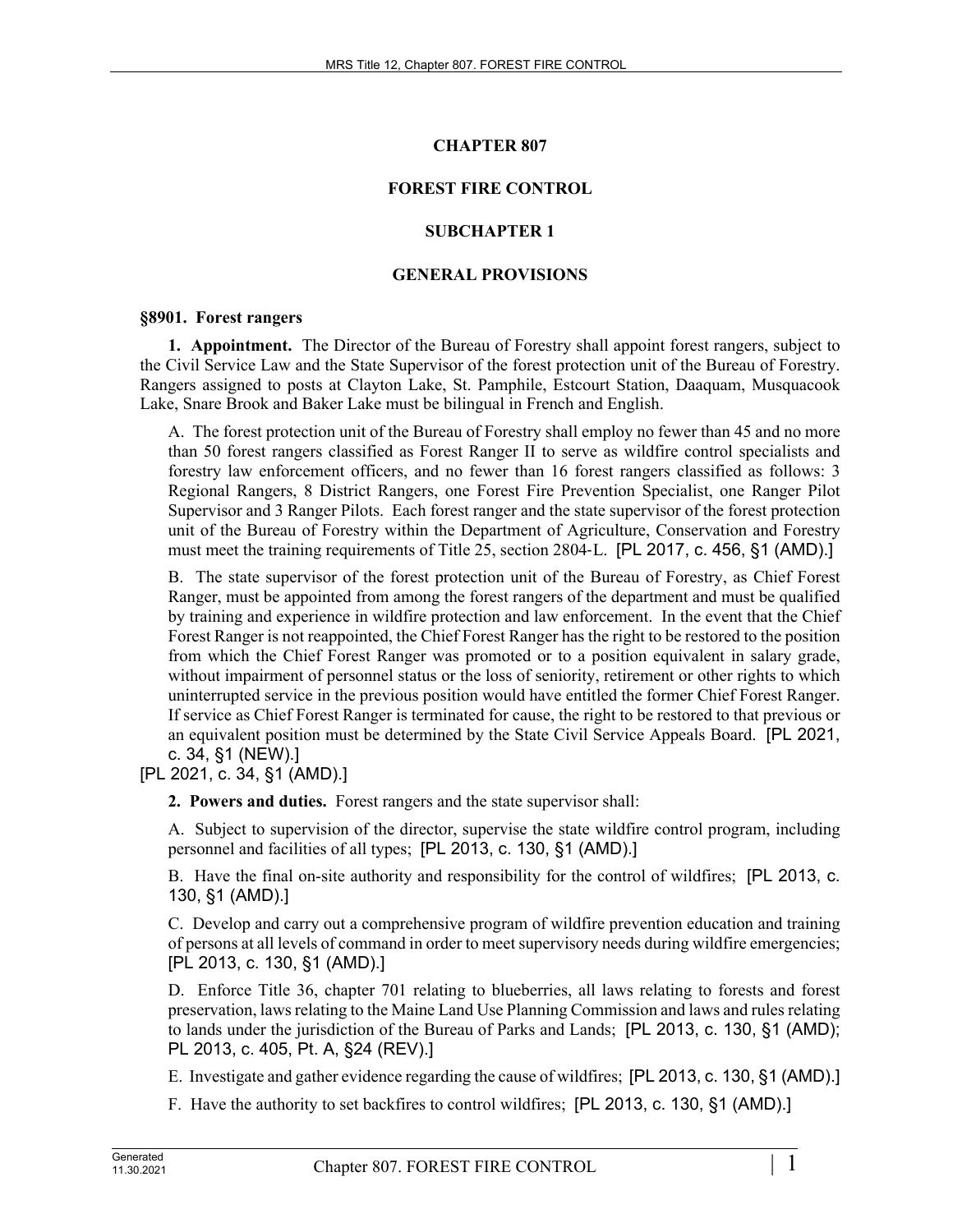G. Carry out such other duties as the director prescribes; and [PL 1989, c. 174, §1 (AMD).]

H. Have rights of access to all lands within the State to carry out the duties they are authorized by law to administer and enforce. Entry into private property under this paragraph is not a trespass. This paragraph does not authorize entry into any building or structure. [PL 1989, c. 174, §2 (NEW).]

Forest rangers and the state supervisor may also exercise the powers in this subsection when appropriate for agricultural and park fires.

[PL 2013, c. 130, §1 (AMD); PL 2013, c. 405, Pt. A, §24 (REV).]

**3. Law enforcement powers.** In addition to any law enforcement powers expressly provided to forest rangers by another law:

A. Forest rangers and the state supervisor, for the purpose of enforcing Title 36, chapter 701 relating to blueberries, forest and forest preservation laws, laws of the Maine Land Use Planning Commission and laws and rules relating to the lands under the jurisdiction of the Bureau of Parks and Lands, have statewide law enforcement powers equivalent to those of a sheriff, or a sheriff's deputy, in the sheriff's county, including the right to execute or serve criminal and civil violation processes against offenders, make warrantless arrests for crimes, investigate and prosecute offenders, require aid in executing forest ranger duties and deputize temporary aides; [PL 2013, c. 130, §2 (AMD); PL 2013, c. 405, Pt. A, §24 (REV).]

B. The Director of the Bureau of Forestry, at the director's discretion, may authorize forest rangers and the state supervisor while on duty to arrest without a warrant a person who has committed or is committing in the ranger's or supervisor's presence any crime involving the use or threatened use of physical force against a person.

For the purposes of this paragraph, criminal conduct has been committed or is being committed in the presence of a law enforcement officer when one or more of the officer's senses afford that officer personal knowledge of facts that are sufficient to warrant a prudent and cautious law enforcement officer's belief that a crime involving the use or threatened use of physical force against a person is being or has just been committed and that the person arrested has committed or is committing that crime. An arrest made pursuant to this paragraph must be made at the time of the commission of the criminal conduct, or some part thereof, or within a reasonable time thereafter or upon fresh pursuit; and [PL 1999, c. 352, §1 (NEW); PL 2011, c. 657, Pt. W, §7 (REV); PL 2013, c. 405, Pt. A, §23 (REV).]

C. Forest rangers and the state supervisor while on or off duty are authorized to provide assistance in a life-threatening emergency consistent with agency policies and within the scope of individual training. [PL 1999, c. 351, §1 (NEW).]

[PL 2013, c. 130, §2 (AMD); PL 2013, c. 405, Pt. A, §§23, 24 (REV).]

**3-A. Liability.** When a forest ranger or the state supervisor provides assistance under subsection 3, paragraph C, the forest ranger or the state supervisor has the same immunity from tort liability and all the pension, relief, disability, workers' compensation and insurance benefits and any other benefits the forest ranger or the state supervisor enjoys while performing duties under subsection 3, paragraphs A and B.

### [PL 1999, c. 352, §2 (NEW).]

**4. Definitions.** As used in this section, unless the context otherwise indicates, the following terms have the following meanings.

A. "Escaped prescribed fire" means an uncontrolled fire on wildland caused by a prescribed fire that escaped control efforts and burned unintended land area. [PL 2013, c. 130, §3 (NEW).]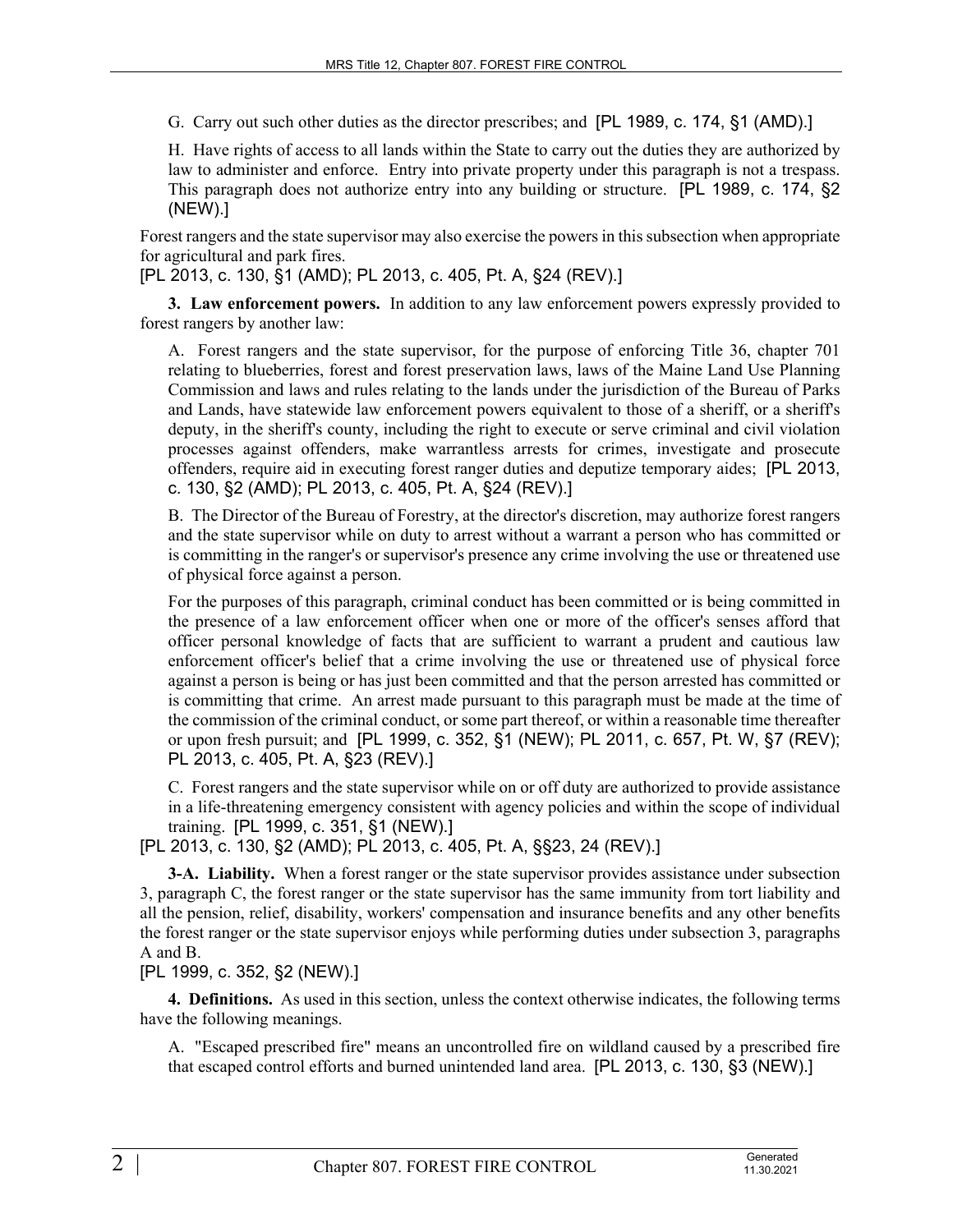B. "Escaped wildland fire use" means an out of control fire caused by a wildland fire use that escaped control efforts and burned unintended land area. [PL 2013, c. 130, §3 (NEW).]

C. "Prescribed fire" means a forest or land management practice using fire, applied in a knowledgeable manner to naturally occurring fuels on a specific land area under selected weather conditions to accomplish predetermined, well-defined management objectives. [PL 2013, c. 130, §3 (NEW).]

D. "Wildfire" means an unplanned, unwanted wildland fire including an unauthorized humancaused fire, an escaped wildland fire use, an escaped prescribed fire and any other wildland fire with respect to which the Director of the Bureau of Forestry has determined that the objective is to put the fire out. [PL 2013, c. 130, §3 (NEW); PL 2013, c. 405, Pt. A, §23 (REV).]

E. "Wildland" means an area in which development is essentially nonexistent, except for roads, railroads, powerlines and similar transportation facilities, and structures, if any, are widely scattered. [PL 2013, c. 130, §3 (NEW).]

F. "Wildland fire use" means a management practice using a naturally occurring fire burning forest fuels on wildland that is not immediately controlled. The fire is allowed to burn within a predetermined area and is used to promote certain wilderness or management objectives. [PL 2013, c. 130, §3 (NEW).]

[PL 2013, c. 130, §3 (NEW); PL 2013, c. 405, Pt. A, §23 (REV).]

### SECTION HISTORY

PL 1979, c. 545, §3 (NEW). PL 1985, c. 108, §2 (AMD). PL 1985, c. 785, §B76 (AMD). PL 1987, c. 69, §1 (AMD). PL 1987, c. 349, §H11 (AMD). PL 1987, c. 769, §A51 (AMD). PL 1987, c. 816, §§KK14,KK15 (AMD). PL 1989, c. 174, §§1,2 (AMD). PL 1991, c. 652, §§1,2 (AMD). PL 1995, c. 502, §E30 (AMD). PL 1999, c. 155, §A4 (AMD). PL 1999, c. 352, §§1,2 (AMD). PL 2011, c. 657, Pt. W, §7 (REV). PL 2011, c. 657, Pt. X, §7 (AMD). PL 2011, c. 682, §38 (REV). PL 2013, c. 130, §§1-3 (AMD). PL 2013, c. 405, Pt. A, §§23, 24 (REV). PL 2015, c. 267, Pt. Z, §1 (AMD). PL 2017, c. 284, Pt. SS, §1 (AMD). PL 2017, c. 456, §1 (AMD). PL 2021, c. 34, §1 (AMD).

#### **§8902. Forest fire wardens**

The director shall appoint a forest fire warden in each organized municipality. The municipal fire chief shall be appointed as forest fire warden if practicable and no other person may be appointed without the approval of the municipal officers. All appointed forest fire wardens shall serve at the pleasure of the director and shall be sworn to the faithful discharge of these duties and a certificate thereof shall be returned to the bureau. Whoever has been notified of this appointment shall file with the director his acceptance or rejection within 10 days. The appointed forest fire warden may appoint one or more deputy forest fire wardens subject to approval of the municipal officers. A deputy forest fire warden may act for the forest fire warden in the absence of the appointed forest fire warden, but no compensation in addition to that provided in this section may be made. [PL 1985, c. 108, §3 (AMD); PL 2011, c. 657, Pt. W, §7 (REV); PL 2013, c. 405, Pt. A, §23 (REV).]

The State shall pay the appointed forest fire warden an annual fee of \$100. This payment shall be made contingent upon attendance at forest fire training schools, preparation of an annual forest fire plan for his town and such reports as the director may require. This fee in no way limits payment to the warden from his town. His services for work on actual forest fires, as well as that of deputy forest fire wardens, shall be paid by the town and at a rate determined by the town. [PL 1979, c. 545, §3 (NEW).]

## SECTION HISTORY

PL 1979, c. 545, §3 (NEW). PL 1983, c. 556, §6 (AMD). PL 1985, c. 108, §3 (AMD). PL 2011, c. 657, Pt. W, §7 (REV). PL 2013, c. 405, Pt. A, §23 (REV).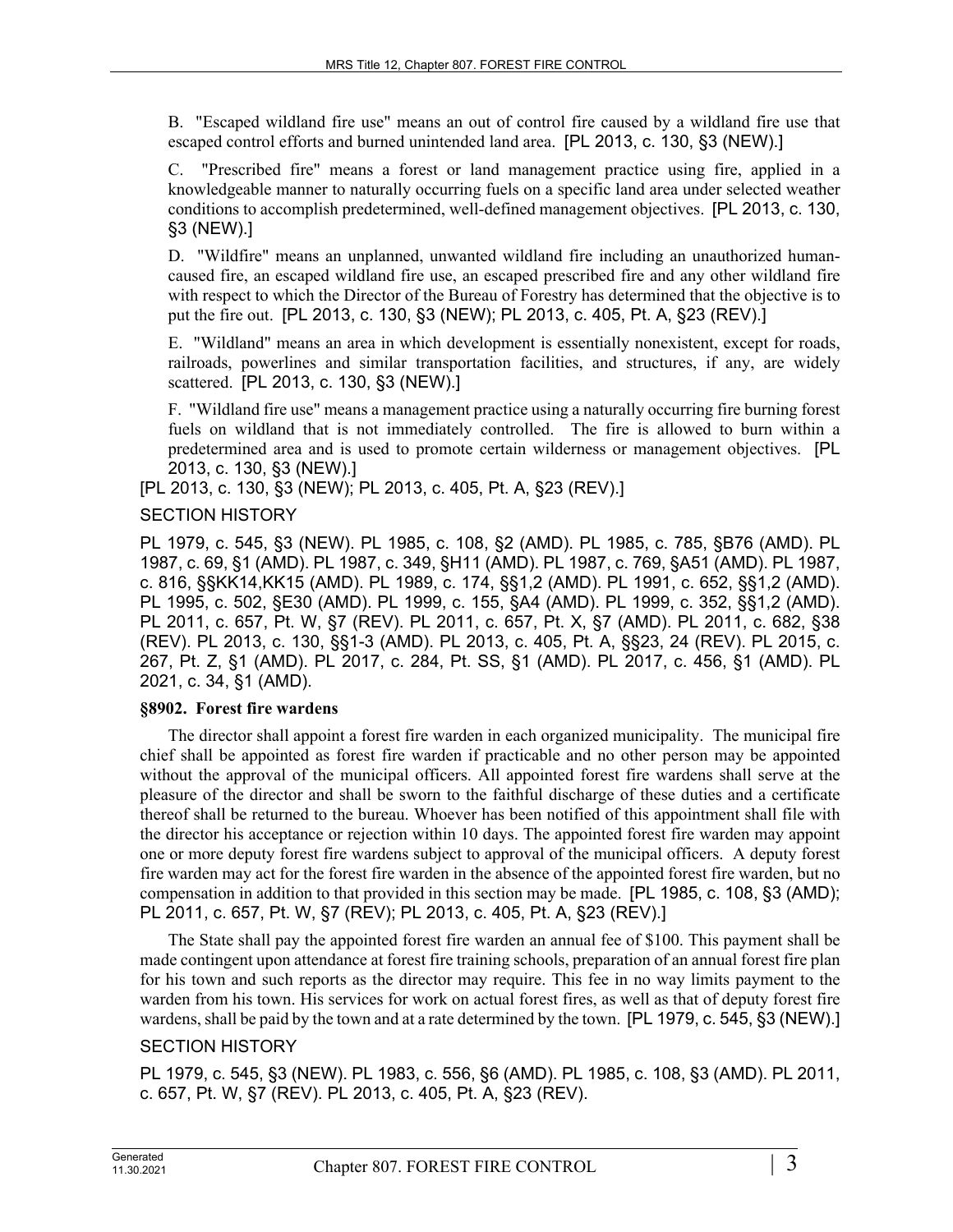#### **§8903. General deputy wardens**

The director may appoint general deputy wardens as an adjunct to the personnel regularly employed in the forest fire control program. They shall aid in forest fire prevention and shall take immediate action to control any unauthorized forest fires, employ assistance when required and notify the nearest forest ranger or town forest fire warden with dispatch. Such general deputy wardens and those they employ may receive the prevailing local fire fighting wages for the period so engaged. [PL 1979, c. 545, §3 (NEW).]

### SECTION HISTORY

PL 1979, c. 545, §3 (NEW).

#### **§8904. Coordinating protective agencies**

The director shall formulate emergency plans of action to establish staffing pools, equipment reserves, facilities for feeding, transportation and communication on forest fires. In preparing the plan, other agencies and organizations having needed facilities should be contacted, such as fire chiefs, emergency management units, the American Red Cross, sheriffs, the American Legion, the State Police, the Maine National Guard, the Department of Transportation, the Department of Inland Fisheries and Wildlife, the State Grange, colleges, the Civil Air Patrol and any other protective group as determined by the director. Whenever or wherever a major forest fire occurs or threatens, the bureau is the coordinating agency until the Governor declares an emergency. [PL 2013, c. 462, §1 (AMD).]

### SECTION HISTORY

PL 1979, c. 545, §3 (NEW). PL 2011, c. 657, Pt. W, §7 (REV). PL 2013, c. 405, Pt. A, §23 (REV). PL 2013, c. 462, §1 (AMD).

### **§8905. Chain of command**

The director shall be responsible for the control of forest fires in all areas of the State. In carrying out these duties, the director shall have an unbroken chain of command down to, and including, town forest fire wardens. [PL 1979, c. 545, §3 (NEW).]

## SECTION HISTORY

PL 1979, c. 545, §3 (NEW).

## **§8906. Other authority**

**1. Administrative units.** The director shall have the authority to divide the State into administrative units so as to most effectively provide for protection against loss or damage by forest fires.

## [PL 1979, c. 545, §3 (NEW).]

**2. Equipment.** The director may establish lookout stations connected by telephone and radio, and construct, equip and maintain office-storehouse headquarters for necessary supplies, tools and equipment and provide for any other facilities essential for forest fire control. All fire lookout towers must be staffed during periods of fire danger. The director shall notify the joint standing committees of the Legislature having jurisdiction over energy and natural resources and appropriations and financial affairs in writing prior to implementing any major policy changes in the operation and staffing of the fire lookout tower system. Within the unorganized territory, the director may, in addition to this subsection, construct and maintain roads and trails. In the event the director determines that any currently active fire tower should not be reopened for the subsequent fire season, the director shall provide notice to the Legislature of intended action by January 15th. This notice must include the location of the fire towers affected and the justifications for the closures. Notice of closures must be reviewed by the joint standing committee of the Legislature having jurisdiction over natural resources. Unless the Legislature determines otherwise, the director may close towers so indicated. If any fire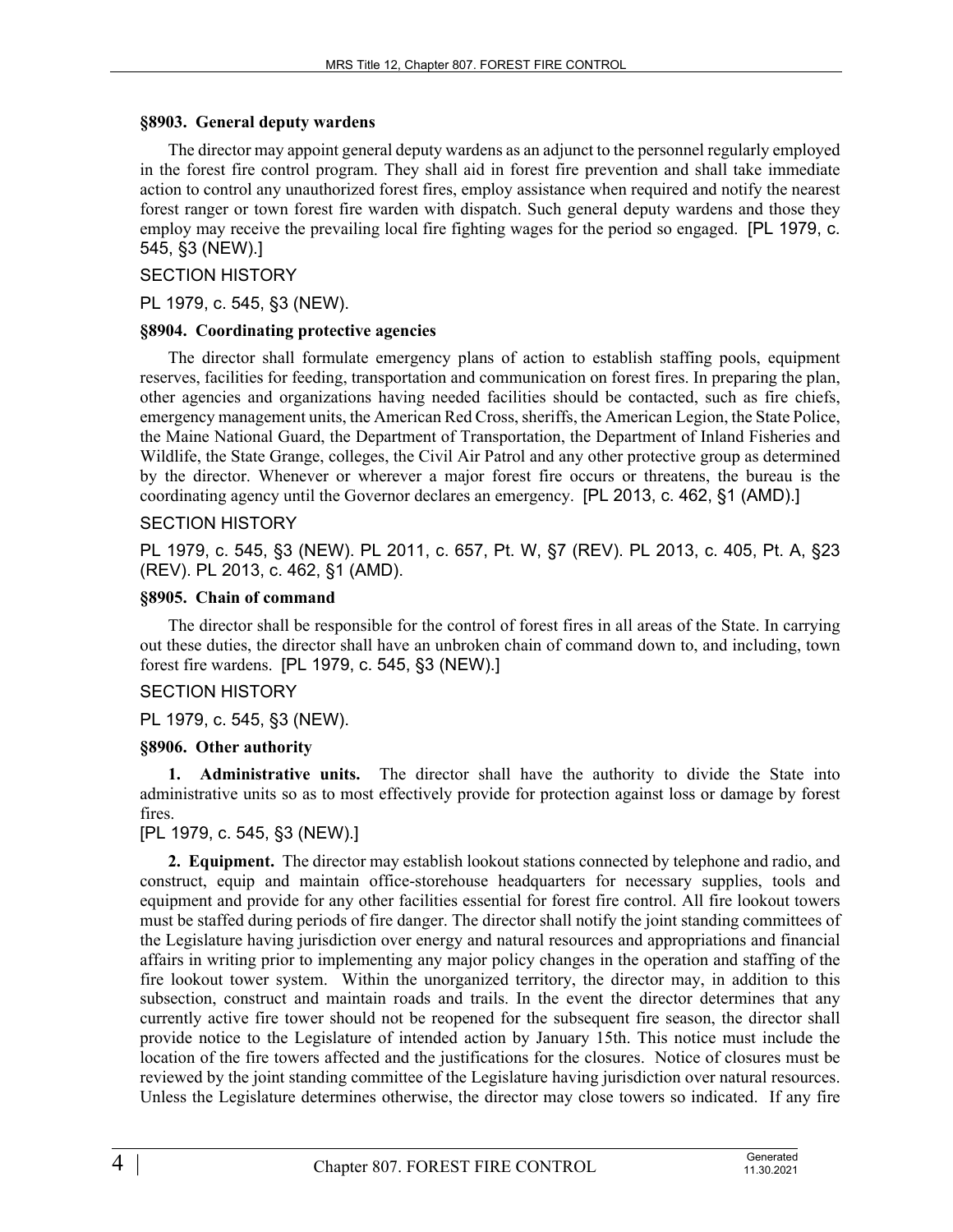tower is not reopened, the department shall work closely with the municipality in which the fire tower is located to minimize the impact that action will have on the municipality's responsibility to control forest fires.

[PL 1991, c. 9, Pt. Y, §2 (AMD).]

**3. Contingency.** If the funds available for forest fire control are not sufficient to meet actual suppression costs in any year, the Governor may make additional funds available from the treasury not otherwise appropriated.

[RR 2011, c. 2, §11 (COR).]

#### SECTION HISTORY

PL 1979, c. 545, §3 (NEW). PL 1983, c. 367 (AMD). PL 1983, c. 556, §7 (AMD). PL 1983, c. 819, §A39 (AMD). PL 1985, c. 506, §A17 (AMD). PL 1991, c. 9, §Y2 (AMD). RR 2011, c. 2, §11 (COR).

### **§8907. Forest service citation form**

**1. Form.** The Director of the Bureau of Forestry, referred to in this section as the "director," shall designate the Uniform Summons and Complaint as the citation form to be used by the Maine Forest Service, except that the director may permit the use of any citation forms approved by the Chief Judge of the District Court before May 1, 1991 that are in current stock as of May 1, 1991 until those stocks are depleted.

[PL 1991, c. 459, §3 (RPR); PL 2011, c. 657, Pt. W, §7 (REV); PL 2013, c. 405, Pt. A, §23 (REV).]

**2. Citation books.** The director is responsible for any forms approved by the Chief Judge of the District Court prior to May 1, 1991. The director may provide citation books to other law enforcement agencies and officers for their use in the enforcement of chapters 807 and 809. The director may not require other agencies to use this form. The Department of Public Safety is responsible for all Uniform Summons and Complaints issued to the Maine Forest Service. The director or the director's designee is responsible for the further issuance of Uniform Summons and Complaint books to individual law enforcement officers and for the proper disposition of those books.

[PL 1991, c. 459, §3 (RPR).]

**3. Disposition; prohibited act.** It is unlawful and official misconduct for any forest ranger or other public employee to dispose of an official citation form or Uniform Summons and Complaint except in accordance with law and as provided for in an applicable official policy or procedure of the Maine Forest Service.

[PL 1991, c. 459, §3 (RPR).]

**4. Lawful complaint.** A Maine Forest Service citation form or a Uniform Summons and Complaint may be filed in a court having jurisdiction and constitutes a lawful complaint to commence any criminal prosecution or civil violation proceeding if the form or Uniform Summons and Complaint is duly sworn to as required by law and otherwise legally sufficient in respect to the form of a complaint and charging an offense.

## [PL 1991, c. 459, §3 (RPR).]

**5. Lawful summons.** A Maine Forest Service citation or a Uniform Summons and Complaint, when served upon a person by a law enforcement officer, functions as a summons to appear in court. Any person who fails to appear in court after having been served with a summons commits a Class E crime. Upon that person's failure to appear, the court may issue a warrant of arrest. It is an affirmative defense to prosecution under this subsection that the failure to appear resulted from just cause.

- A. [PL 1991, c. 459, §3 (RP).]
- B. [PL 1991, c. 459, §3 (RP).]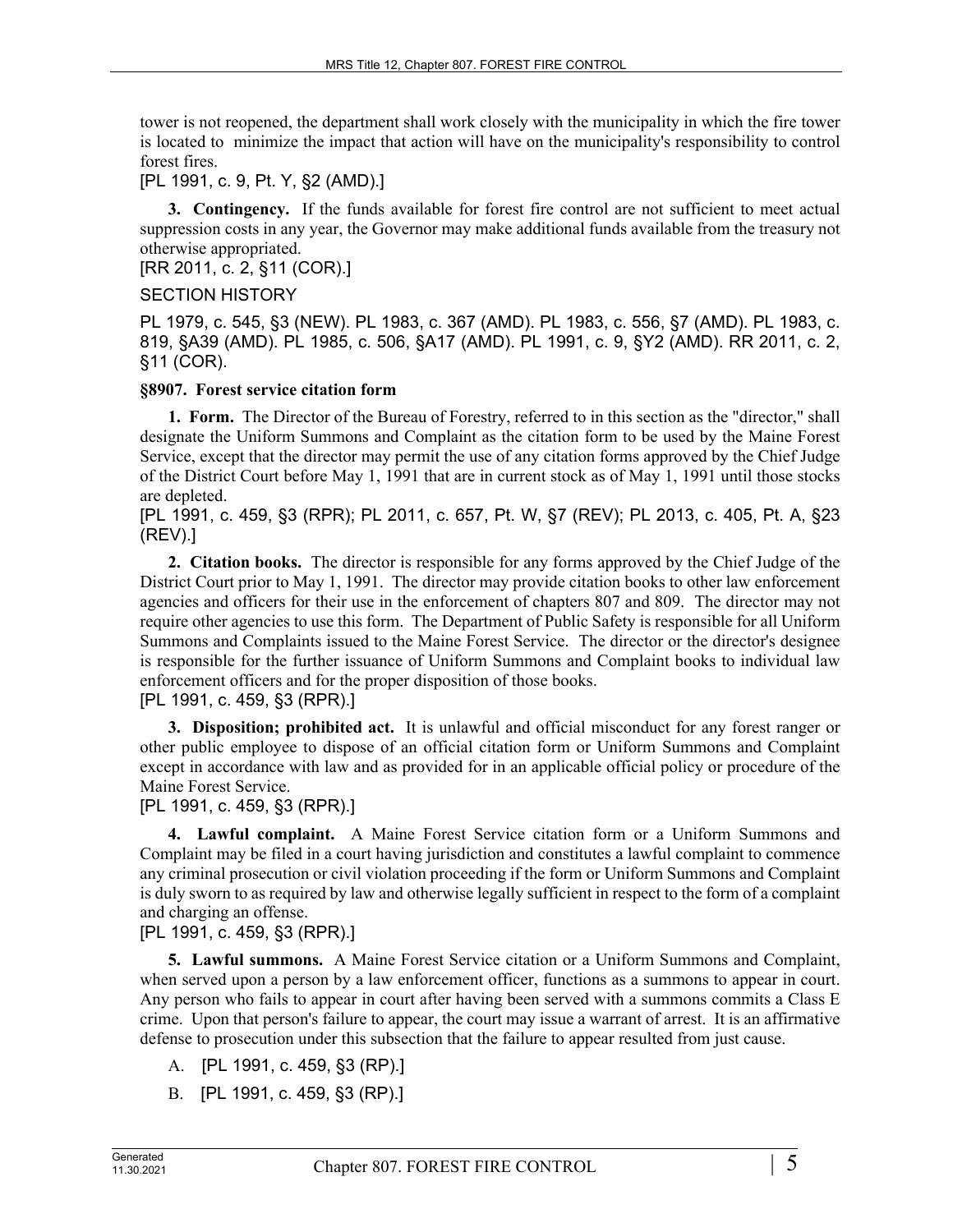[PL 1991, c. 459, §3 (RPR).]

**6. Refusal to sign; prohibited act.** Any person who refuses to sign a citation or a Uniform Summons and Complaint after having been ordered to do so by a law enforcement officer commits a Class E crime.

[PL 1991, c. 459, §3 (RPR).]

**7. Refusal to sign; prohibited act.** 

[PL 1991, c. 459, §3 (RP).]

SECTION HISTORY

PL 1989, c. 174, §3 (NEW). PL 1991, c. 459, §3 (RPR). PL 2011, c. 657, Pt. W, §7 (REV). PL 2013, c. 405, Pt. A, §23 (REV).

### **§8908. Aerial Fire Suppression Fund**

**1. Establishment of fund.** The Aerial Fire Suppression Fund, referred to in this section as "the fund," is established through the Office of the State Controller as a nonlapsing fund under the jurisdiction of the bureau to ensure the viability of its aerial fire suppression program. The bureau may assess charges to agencies of the State for the use of the bureau's aerial fire suppression resources for purposes other than fire suppression and shall deposit any such money received into the fund. The bureau may apply for and accept any appropriation, grant, gift or service made available from any public or private source consistent with the purpose of this section and shall deposit any such money into the fund.

[PL 2005, c. 28, §1 (NEW); PL 2011, c. 657, Pt. W, §7 (REV); PL 2013, c. 405, Pt. A, §23 (REV).]

**2. Use of fund.** The bureau may use the fund to pay operating expenses and to purchase aerial fire suppression resources, including helicopters, airplanes and spare parts, in accordance with the bureau's plan to diversify and modernize its aerial fire suppression fleet.

[PL 2019, c. 616, Pt. K, §1 (AMD).]

## SECTION HISTORY

PL 2005, c. 28, §1 (NEW). PL 2011, c. 657, Pt. W, §7 (REV). PL 2013, c. 405, Pt. A, §23 (REV). PL 2019, c. 616, Pt. K, §1 (AMD).

## **SUBCHAPTER 2**

#### **FIRE PREVENTION EMERGENCY**

#### **§9001. Proclamation by Governor**

**1. Determination by director.** The director shall inform the Governor when the director determines that:

A. A high degree of forest fire danger exists in any part of the State; and [PL 1979, c. 545, §3 (NEW).]

B. Human activity is likely to pose a forest fire menace. [PL 1995, c. 586, §1 (AMD).] [PL 1995, c. 586, §1 (AMD).]

**2. Proclamation.** The Governor may, by proclamation, suspend the open season for hunting or fishing or prohibit out-of-door smoking or building or using out-of-door fires or prohibit any other human activity likely to be a menace to the forests for such time and in such areas of the State as considered necessary. The type and manner of hunting and fishing or other human activity that is prohibited must be designated in the proclamation.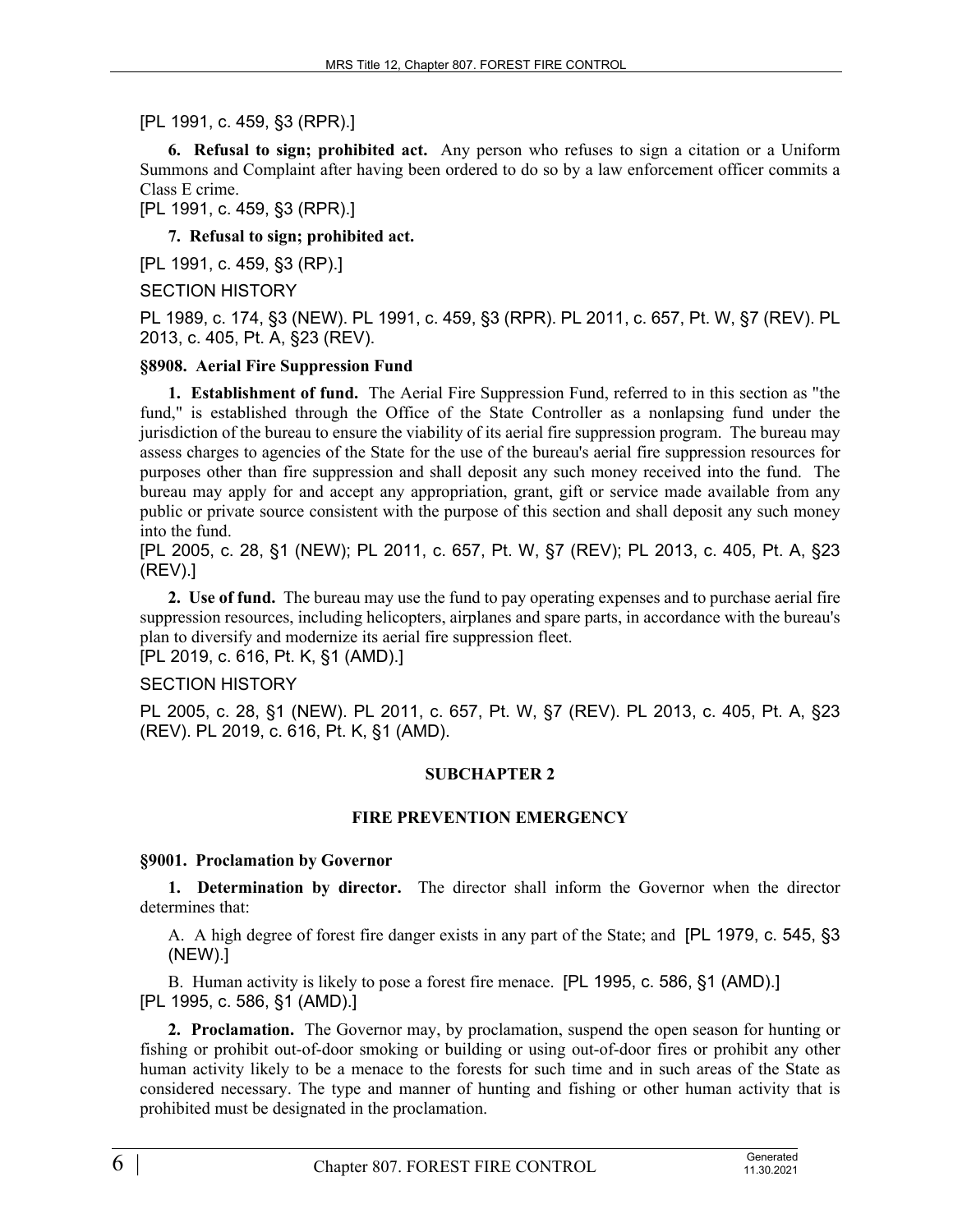[PL 1995, c. 586, §1 (AMD).]

# **3. Out-of-door fires at campgrounds.**

[PL 1995, c. 586, §2 (RP).]

SECTION HISTORY

PL 1979, c. 545, §3 (NEW). PL 1995, c. 586, §§1,2 (AMD).

# **§9001-A. Definitions**

As used in this subchapter, the following terms have the following meanings. [PL 1995, c. 586, §3 (NEW).]

**1. Licensed camping facility.** "Licensed camping facility" means a recreational camp, youth camp or camping area licensed under Title 22, section 2495. [PL 2009, c. 211, Pt. B, §4 (AMD).]

SECTION HISTORY

PL 1995, c. 586, §3 (NEW). PL 2009, c. 211, Pt. B, §4 (AMD).

# **§9001-B. Exemptions**

**1. General.** The Governor may, in a proclamation issued under section 9001, exempt from the prohibitions specified in the proclamation human activities or out-of-door fires that the Governor determines are not a significant menace to the forests.

[PL 1995, c. 586, §3 (NEW).]

**2. Certain public campsites.** The Governor may, in a proclamation issued under section 9001, exempt from the prohibitions specified in the proclamation out-of-door fires and the use of charcoal and gas grills at campsites under the jurisdiction of the Department of Agriculture, Conservation and Forestry or the Baxter State Park Authority, as long as the campsite and the use of out-of-door fires and charcoal and gas grills at the campsite comply with rules adopted under subsection 4. [PL 1995, c. 586, §3 (NEW); PL 2011, c. 657, Pt. W, §5 (REV).]

**3. Licensed camping facilities.** The Governor may, in a proclamation issued under section 9001, exempt from the prohibitions specified in the proclamation out-of-door fires and the use of charcoal and gas grills at a licensed camping facility if:

A. The facility and the use of out-of-door fires and charcoal and gas grills at the facility comply with rules adopted under subsection 4; [PL 1995, c. 586, §3 (NEW).]

B. The owner or operator of the facility notifies the director in writing that the facility complies with rules adopted pursuant to subsection 4; and [PL 1995, c. 586, §3 (NEW).]

C. The director provides the owner or operator of the facility written confirmation of receipt of notification required under paragraph B. Confirmation of receipt does not imply a determination that the facility complies with the rules adopted pursuant to subsection 4. [PL 1995, c. 586, §3 (NEW).]

# [PL 1995, c. 586, §3 (NEW).]

**4. Rules.** The director shall adopt rules that establish standards of design, construction and use under which the use of an out-of-door fire or a charcoal or gas grill at a public campsite or licensed camping facility may be exempted pursuant to subsections 2 and 3.

Rules adopted pursuant to this subsection are major substantive rules as defined in the Maine Administrative Procedure Act, Title 5, chapter 375, subchapter II‑A. [PL 1995, c. 586, §3 (NEW).]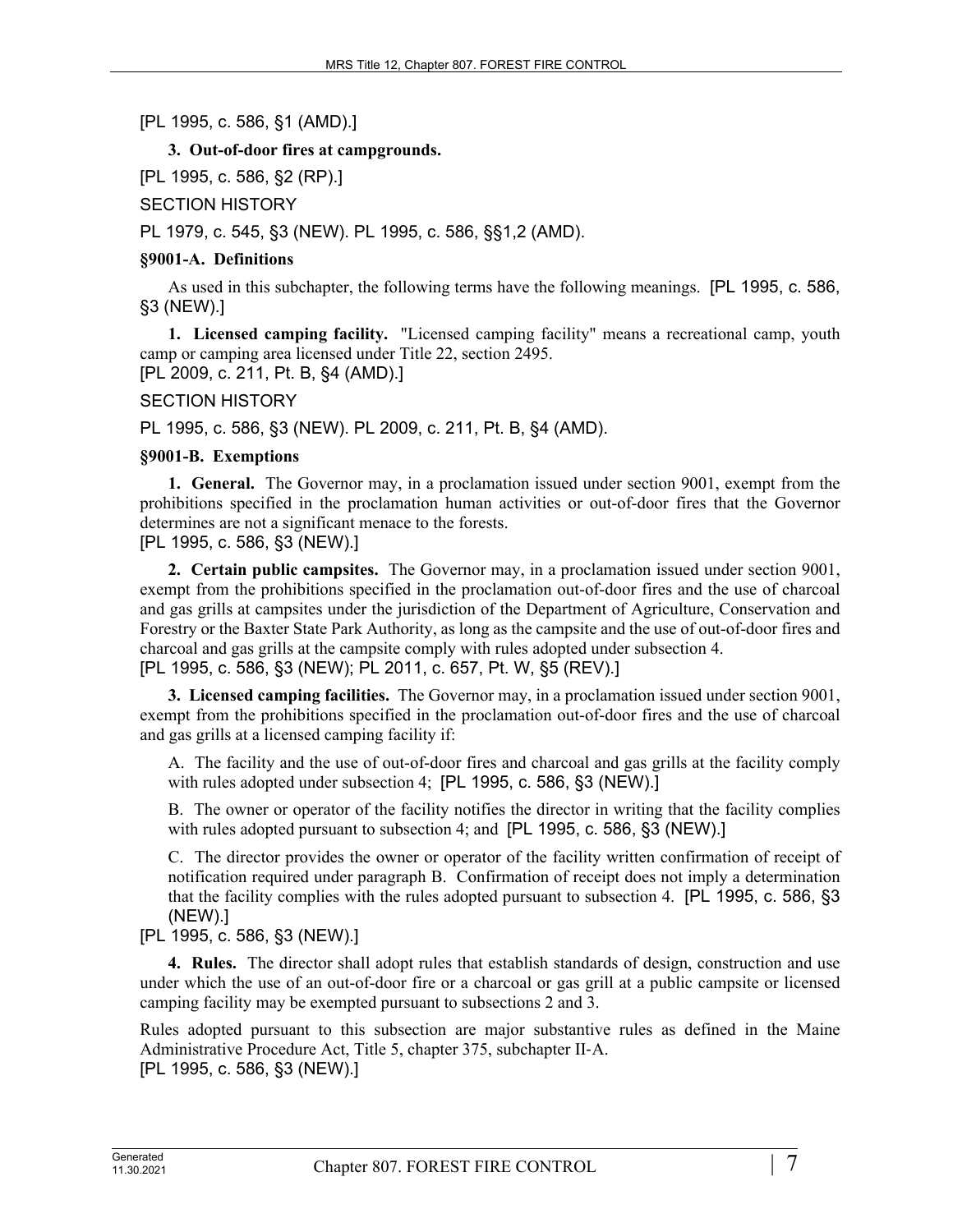**5. Inspection.** The director may at any time inspect a licensed camping facility to determine whether that facility complies with rules adopted under subsection 4. If the director determines that a facility fails to comply with the rules, the facility is not exempt. A facility that fails an inspection may not be granted a future exemption unless the director inspects the facility and determines that it complies with the rules. The director may delegate authority to conduct inspections to a state or municipal employee.

# [PL 1995, c. 586, §3 (NEW).]

**6. Notification.** The owner or operator of a licensed camping facility and the supervisor of a campsite under the jurisdiction of the Department of Agriculture, Conservation and Forestry or the Baxter State Park Authority shall post a notice of a proclamation issued under section 9001 and any standards of use to be met under rules adopted pursuant to subsection 4.

[PL 1995, c. 586, §3 (NEW); PL 2011, c. 657, Pt. W, §5 (REV).]

### SECTION HISTORY

PL 1995, c. 586, §3 (NEW). PL 2011, c. 657, Pt. W, §5 (REV).

### **§9002. Posting and publishing**

The proclamation must be published in such newspapers of the State and posted in such places as the Governor considers necessary and a copy of that proclamation must be filed with the Secretary of State. A copy must be furnished to the director, who shall attend to the posting and publication of the proclamation. The expense of posting and publication and the expense of enforcing the proclamation are paid by the director, after allowance by the State Controller, from the appropriation for general forestry purposes. [PL 1995, c. 586, §4 (AMD).]

## SECTION HISTORY

PL 1979, c. 545, §3 (NEW). PL 1995, c. 586, §4 (AMD).

## **§9003. Repeal; amend**

If, after issuing the proclamation provided for in section 9001, by reason of rains or otherwise the Governor is satisfied that the occasion for the issuance of the proclamation has passed, the Governor may amend, repeal and replace it by another proclamation affecting the sections covered by the original proclamation, or any part of the original proclamation, and that new proclamation must be published and posted in the same manner as provided for the issuance of the original proclamation. [PL 1995, c. 586, §4 (AMD).]

## SECTION HISTORY

PL 1979, c. 545, §3 (NEW). PL 1995, c. 586, §4 (AMD).

#### **§9004. Penalty**

**1. Violation of proclamation.** Notwithstanding section 9701, any person who in fact violates the provisions of a proclamation issued under section 9001 commits a Class E crime. [PL 1995, c. 586, §5 (NEW).]

**2. Violation at licensed camping facility.** Notwithstanding subsection 1 and section 9701, a person who is an occupant or customer of a licensed camping facility commits a Class E crime if that person:

A. Is notified of a proclamation in accordance with section 9001‑B, subsection 6 and violates a proclamation issued under section 9001. [PL 1995, c. 586, §5 (NEW).] [PL 1995, c. 586, §5 (NEW).]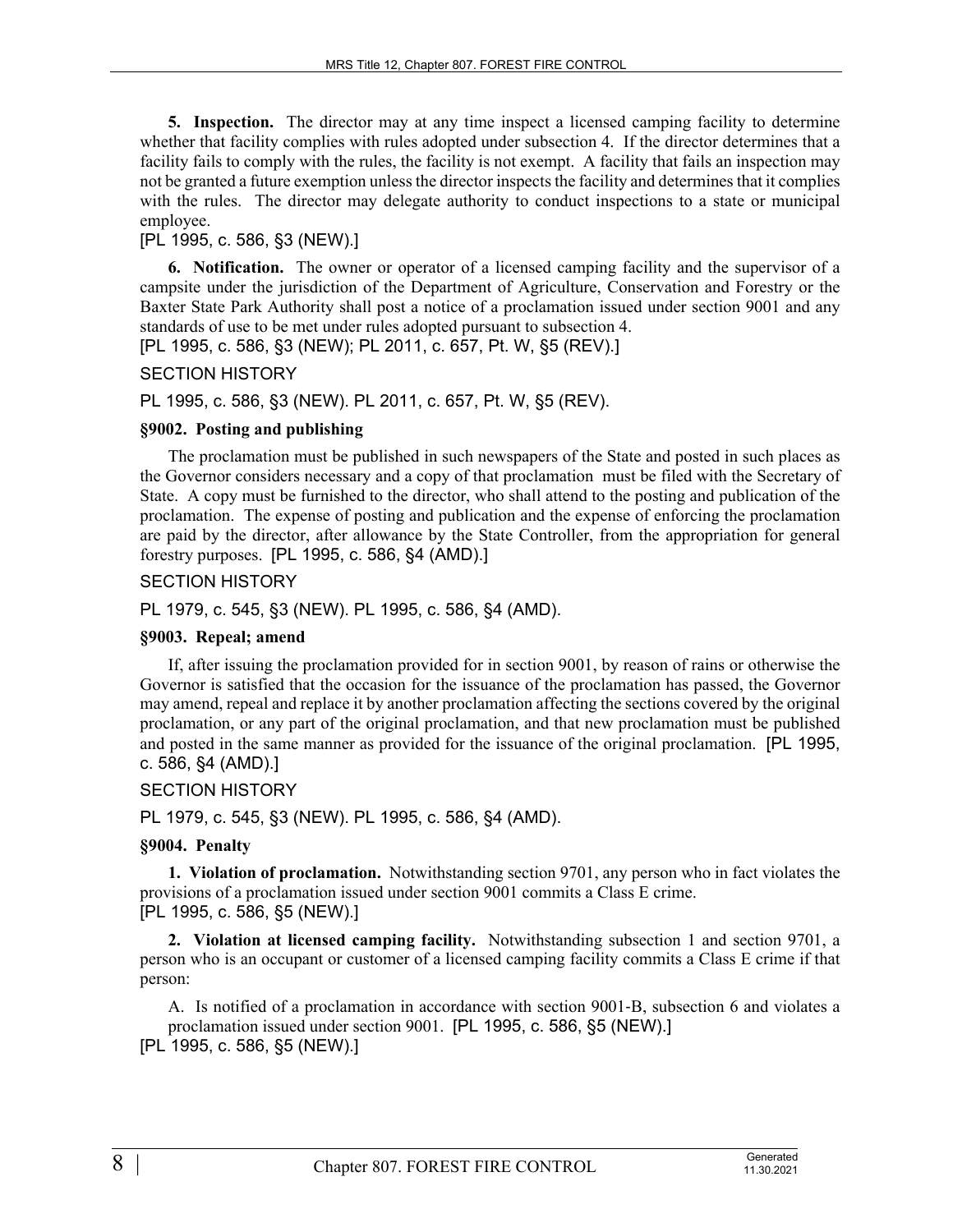**3. Violation at exempt licensed camping facility.** Notwithstanding subsection 1 and section 9701, a person who is an occupant or customer of a licensed camping facility provided an exemption under section 9001‑B, subsection 3 commits a Class E crime if that person:

A. Is notified of an exemption and standard of use in accordance with section 9001‑B, subsection 6 and burns an out-of-door fire or utilizes a charcoal or gas grill in violation of a rule adopted under section 9001-B, subsection 4. [PL 1995, c. 586, §5 (NEW).]

[PL 1995, c. 586, §5 (NEW).]

**4. Violation by owner or operator of licensed camping facility.** Notwithstanding section 9701, an owner or operator of a licensed camping facility commits a Class E crime if the owner or operator:

A. Fails to notify a person in accordance with section 9001‑B, subsection 6; [PL 1995, c. 586, §5 (NEW).]

B. Allows a person to violate a proclamation issued under section 9001; or [PL 1995, c. 586, §5 (NEW).]

C. Operates a facility that is exempt pursuant to section 9001-B that does not comply with rules adopted under section 9001-B, subsection 4. [PL 2013, c. 588, Pt. A, §10 (AMD).]

[PL 2013, c. 588, Pt. A, §10 (AMD).]

SECTION HISTORY

PL 1979, c. 545, §3 (NEW). PL 1995, c. 586, §5 (RPR). PL 2013, c. 588, Pt. A, §10 (AMD).

### **SUBCHAPTER 3**

### **LOCAL CONTROL**

#### **§9201. Responsibility for control of forest fires**

Responsibility for the control of forest fires in municipalities lies in the first instance with the town forest wardens appointed for these municipalities by the director. When in the judgment of a forest ranger the situation so warrants, the forest ranger may relieve a town forest fire warden of responsibility for control of a forest fire within a municipality and assume responsibility therefor. Final authority and responsibility for the control of a forest fire shall be that of the forest ranger. [PL 1983, c. 556, §8 (AMD).]

Municipal fire department personnel and equipment shall not be moved within or without municipal limits upon the order of a town forest fire warden or a forest ranger, except with the approval of the fire chief or proper municipal official having authority to grant such approval. [RR 2019, c. 2, Pt. A, §18 (COR).]

## SECTION HISTORY

PL 1979, c. 545, §3 (NEW). PL 1983, c. 556, §8 (AMD). RR 2019, c. 2, Pt. A, §18 (COR).

#### **§9202. Right to call and employ assistance**

Forest rangers and town forest fire wardens may employ any person considered necessary to assist in fighting forest fires. All called and employed for assistance shall proceed to help control forest fires as directed by the forest ranger or forest fire warden in charge. [PL 1983, c. 556, §9 (AMD).]

## SECTION HISTORY

PL 1979, c. 545, §3 (NEW). PL 1983, c. 556, §9 (AMD).

## **§9203. Compensation**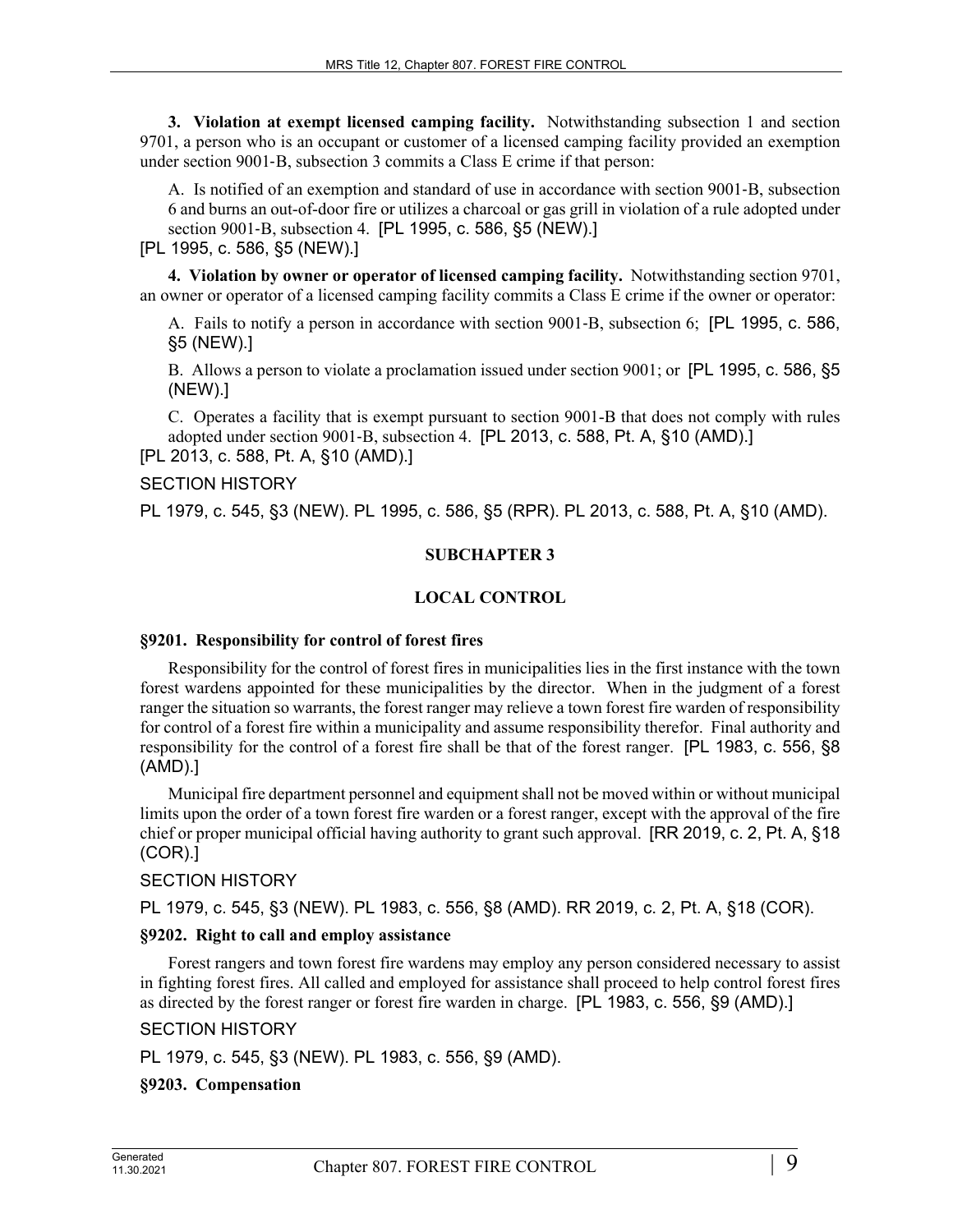Town forest fire wardens shall receive compensation for forest fire fighting services at the prevailing rate in the town. Labor and equipment may be provided by individuals or goups on a forest fire without pay. All requested assistance, persons or equipment used in fighting forest fires shall, upon application, receive compensation fixed by the town in which the forest fire occurred, but labor coming from outside such town shall receive a rate of pay not less than that established annually by the Department of Transportation for state highway labor. Fire departments, organized crews or other groups used outside the town in which the forest fire occurred may receive pay at their usual rates. Forest fire fighters may be provided with subsistance while on the fire. [PL 1979, c. 545, §3 (NEW).]

### SECTION HISTORY

PL 1979, c. 545, §3 (NEW).

#### **§9204. Payment of costs**

Municipalities shall pay the costs for controlling and extinguishing forest fires up to 1/4 of 1% of their state valuation on a calendar year basis. These costs must be approved by the forest fire warden in charge. A municipality going to the aid of another, even to protect itself, when requested by the state forest ranger in charge, is entitled to be paid by the municipality aided if the total suppression cost of the municipality is not over 1/4 of 1% of its state valuation. [PL 1991, c. 780, Pt. MM, §1 (RPR).]

### SECTION HISTORY

PL 1979, c. 545, §3 (NEW). PL 1983, c. 556, §10 (AMD). PL 1985, c. 108, §4 (AMD). PL 1991, c. 780, §MM1 (RPR).

#### **§9205. Payment of costs beyond 1/4 of 1% of state valuation**

All forest fire suppression costs in municipalities in an amount greater than 1/4 of 1% of the state valuation of the municipality in which the fire occurred, excluding any costs for use or loss of that municipality's municipally owned equipment, must be paid by the State on a calendar year basis. Any municipality, in order to pay labor quickly, may pay beyond 1/4 of 1% of its state valuation and submit for full state reimbursement or forward the unpaid bills, approved by the state forest ranger in charge, for payment. [PL 1991, c. 780, Pt. MM, §2 (AMD).]

## SECTION HISTORY

PL 1979, c. 545, §3 (NEW). PL 1983, c. 556, §11 (AMD). PL 1985, c. 108, §5 (AMD). PL 1991, c. 780, §MM2 (AMD).

## **§9205-A. Payment of costs in the unorganized territory**

Responsibility for the control of forest fires in the unorganized territory lies with the State. The unorganized territory shall reimburse the State for the costs of controlling and extinguishing forest fires up to 1/4 of 1% of the state valuation of the unorganized territory. The State may not require reimbursement for costs of services in the unorganized territory unless a municipality would be required to pay for the service under sections 9204 and 9205. [PL 1991, c. 780, Pt. MM, §3 (AMD).]

#### SECTION HISTORY

PL 1983, c. 556, §12 (NEW). PL 1983, c. 855, §1 (RPR). PL 1991, c. 780, §MM3 (AMD).

#### **§9206. Reports and payrolls**

Town forest fire wardens and state forest rangers shall promptly prepare a report of their investigation of the cause, extent and damage on all forest fires in their charge. They shall prepare an exact and detailed statement of expenses incurred therein immediately after total extinguishment of the forest fire on forms provided by the director. [PL 1979, c. 545, §3 (NEW).]

Statements of expenses shall have proper payroll receipts and vouchers. Forest fire suppression costs qualifying for town and state payment are labor, transportation, food, fire department equipment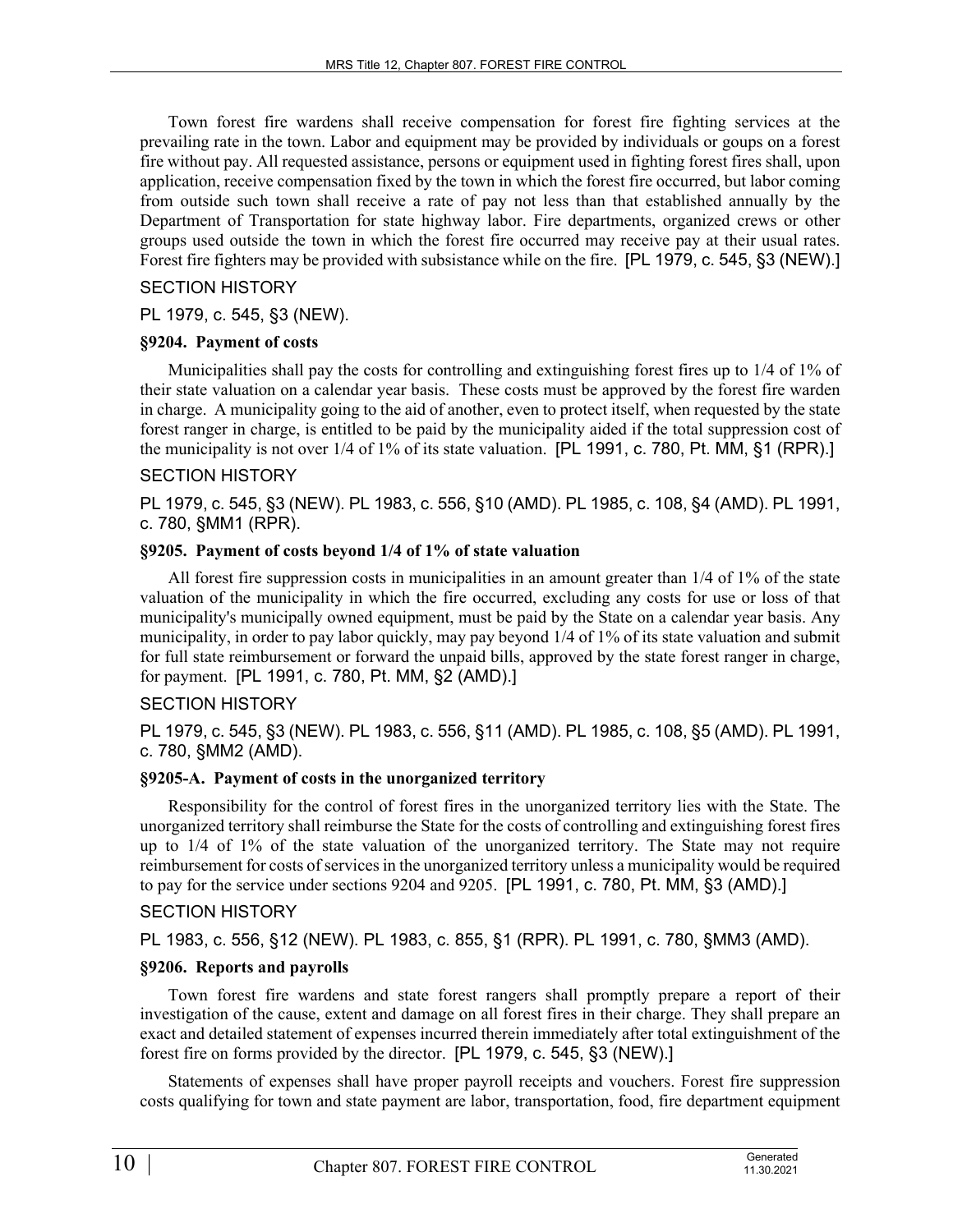from outside the affected town, privately owned equipment and other costs approved by the state forest ranger in charge. [PL 1979, c. 545, §3 (NEW).]

All requests for the state 1/2 reimbursement shall be presented to the director within 60 days after total extinguishment of the forest fire or become void. The director may extend the time provided a preliminary report has been made. [PL 1979, c. 545, §3 (NEW).]

The director shall examine all forest fire suppression bills rendered by the town to the State for reimbursement or direct payment. After items not qualifying have been deducted, the director shall approve them for payment. [PL 1979, c. 545, §3 (NEW).]

#### SECTION HISTORY

PL 1979, c. 545, §3 (NEW).

#### **SUBCHAPTER 4**

#### **REGULATION OF OPEN BURNING**

#### **ARTICLE 1**

#### **DUMPS**

#### **§9301. Hazard clearance**

Any municipal or private dump within the State established and maintained for the disposal of solid waste, as defined in Title 38, section 1303, which might facilitate either the origin or spread of forest fires shall be operated under the following preventive measures: A strip 10 feet wide cleared to mineral soil shall be constructed on all sides of the dump; a water supply, the suitability of which shall be determined by the forest ranger and town forest fire warden, may be substituted for the cleared strip along any portion of the perimeter; and all grass, weeds, slash, brush and debris and other inflammable material shall be removed for a distance of 100 feet in all directions outside the cleared mineral soil strip. Live trees need not be removed, except that green branches of conifers and dead branches of all trees shall be pruned to a height of 10 feet above the ground. Dead snags of all trees shall be removed. During periods of high forest fire hazard if a municipal dump is burning, municipal officers shall maintain a watchkeeper at such dumps and owners and operators of private dumps shall do the same. [PL 1989, c. 174, §4 (AMD).]

SECTION HISTORY

PL 1979, c. 545, §3 (NEW). PL 1989, c. 174, §4 (AMD).

#### **§9302. Closing**

A municipal or private dump within the State not carrying out this subchapter shall be posted as "Closed to Dumping" by the town forest fire warden, or the director. Thereafter no person shall deposit refuse of any kind within, along the road leading to, or on land adjacent to such closed dump. [PL 1979, c. 545, §3 (NEW).]

#### SECTION HISTORY

PL 1979, c. 545, §3 (NEW).

#### **§9303. Deposits on other's land forbidden**

No person shall deposit refuse of any kind on land not his own without the consent of the owner or the public authority having custody or maintenance responsibility of such land. [PL 1979, c. 545, §3 (NEW).]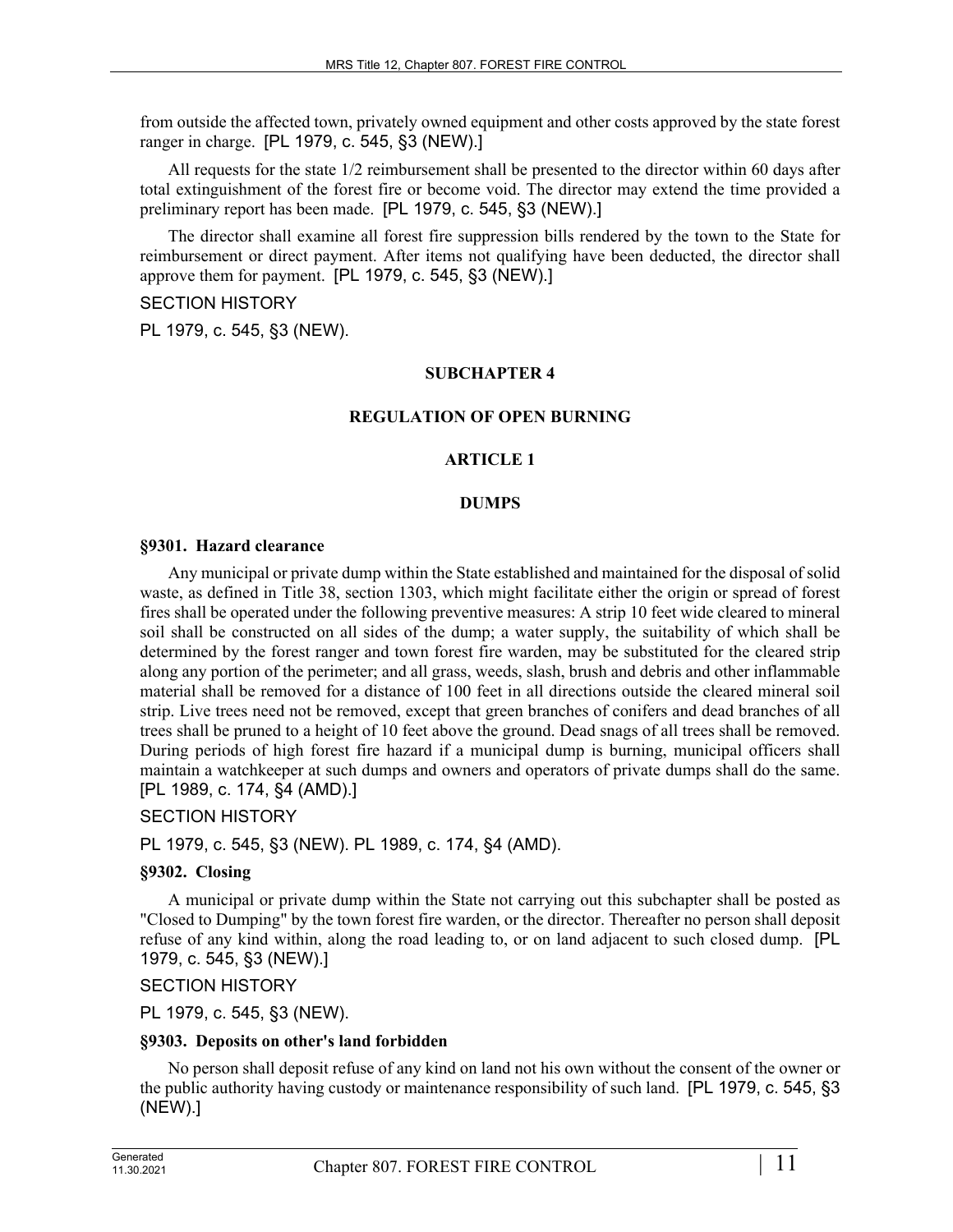SECTION HISTORY

PL 1979, c. 545, §3 (NEW).

#### **§9304. Loss of state reimbursement**

Any municipality in which a municipal dump has been posted "Closed to Dumping" as set forth in this subchapter, which continues to permit dumping therein, shall, during that period, lose the benefits of state reimbursement of forest fire suppression costs on fires which escape from such dump as provided by section 9204 up to an amount equal to 1% of the state valuation of the municipality. [PL 1979, c. 545, §3 (NEW).]

### SECTION HISTORY

PL 1979, c. 545, §3 (NEW).

## **ARTICLE 2**

### **OUT-OF-DOOR FIRES**

### **§9321. Criteria for allowable burning**

**1. Criteria.** In issuing any permit or permission for allowable burning, the director shall consider the following criteria:

A. Forest fire danger indices and location of proposed burning; [PL 1979, c. 545, §3 (NEW).]

B. The time of day and season of the year; [PL 1979, c. 545, §3 (NEW).]

C. The temperature, humidity, wind speed and direction; [PL 1979, c. 545, §3 (NEW).]

D. The matter and type of burning proposed, giving due consideration to prohibitions and permissible open-burning rules of the Department of Environmental Protection; [PL 1991, c. 36, §1 (AMD).]

E. With regard to recreational fires, the feasibility of use of public campsites; [PL 1979, c. 545, §3 (NEW).]

F. The length of the burning period; [PL 1979, c. 545, §3 (NEW).]

G. The presence or availability of sufficient force and equipment to control the burning; [PL 1997, c. 512, §1 (AMD).]

H. Experience and capability of the permittee in the safe use and control of the proposed burning; [PL 1997, c. 672, §1 (AMD).]

I. In issuing a permit under section 9325, subsection 1, paragraph E, any prior convictions for violating that paragraph or section 9324, subsection 7‑A; and [PL 2001, c. 626, §2 (AMD).]

J. In issuing a permit under section 9325, subsection 1, paragraph E, the public health risk from toxic chemicals in the smoke plume in accordance with guidelines issued by the Department of Environmental Protection and the practicality of locating the incinerator at least 300 feet from any abutting property boundary and at least 150 feet from any residential dwelling. These setback criteria may not be used to deny a permit. [PL 1997, c. 672, §3 (NEW).]

[PL 2001, c. 626, §2 (AMD).]

**2. Revocation.** The director or the director's delegate may revoke any permit during a period of high forest fire danger or any permit which results in creation of a nuisance condition without compliance with the provisions of Title 4, chapter 5 or Title 5, chapter 375. [PL 1999, c. 547, Pt. B, §32 (AMD); PL 1999, c. 547, Pt. B, §80 (AFF).]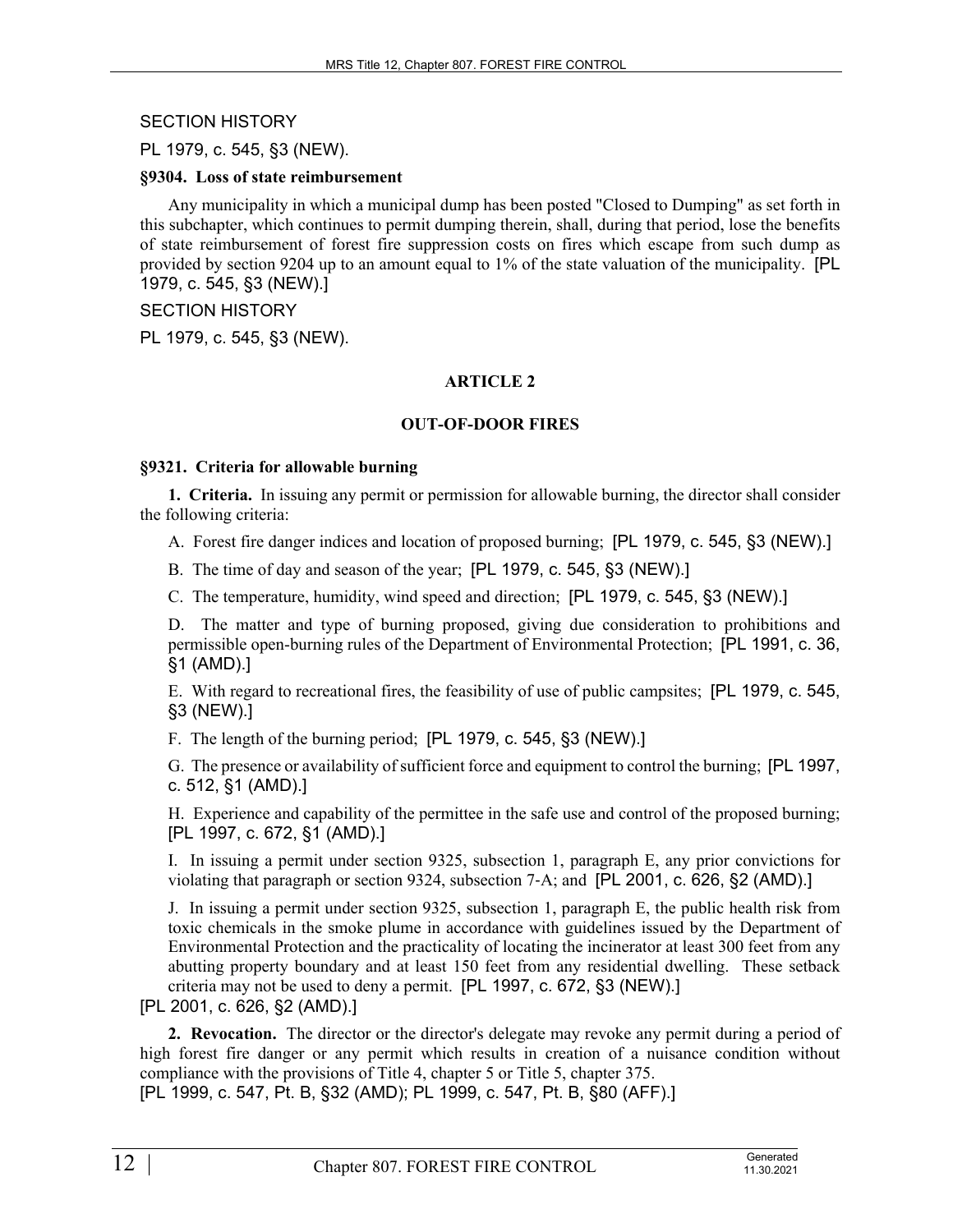**3. Delegation.** The director may delegate the issuance of permits to forest rangers or town forest fire wardens and their deputies. A town forest fire warden or deputy authorized to issue permits pursuant to this subsection may issue permits using burn permit software acquired from a private party to establish a publicly accessible online system in accordance with section 9327.

[PL 2017, c. 449, §1 (AMD).]

**4. Conditions.** The director may issue a permit with stated conditions or restrictions to insure adequate control of permitted fires in accordance with criteria of subsection 1 and conformity to rules of the Department of Environmental Protection.

[PL 1991, c. 36, §2 (AMD).]

**5. Stricter requirements.** Nothing in this section shall prohibit a municipality from adopting ordinances specifying stricter criteria for out-of-door fires.

[PL 1979, c. 545, §3 (NEW).]

**5-A. Notification.** Any person authorized by this subchapter to issue permits for open burning who issues a permit for out-of-door burning within a municipality shall notify the municipal officers or fire chief of that municipality that the permit has been issued. [PL 1987, c. 618, §1 (NEW).]

**6. Penalty.** Notwithstanding section 9701, any person who engages in out-of-door burning in violation of this article, or who fails to comply with any stated permit condition or restriction, commits a Class E crime. In addition, if the State proves that while in violation that person's out-of-door fire resulted in fire suppression costs to municipal or State Government, the court, as part of any sentence imposed, may order restitution, pursuant to Title 17-A, chapter 69, to be paid to the government entities

A. The monetary award for restitution to a municipality may not exceed \$25,000; and [PL 2003, c. 556, §1 (AMD).]

B. The total combined monetary award for restitution to municipalities and State Government may not exceed \$125,000. [PL 2003, c. 556, §1 (AMD).]

When bringing an action under this article, the State shall, to the fullest extent permitted by law, seek restitution of fire suppression costs incurred by state governmental entities relating to the violation. [PL 2019, c. 113, Pt. C, §17 (AMD).]

## SECTION HISTORY

PL 1979, c. 545, §3 (NEW). PL 1983, c. 504, §§1-3 (AMD). PL 1987, c. 618, §1 (AMD). PL 1989, c. 174, §5 (AMD). PL 1991, c. 36, §§1,2 (AMD). PL 1991, c. 528, §E10 (AMD). PL 1991, c. 528, §RRR (AFF). PL 1991, c. 591, §E10 (AMD). PL 1997, c. 512, §§1,2 (AMD). PL 1997, c. 672, §§1-3 (AMD). PL 1999, c. 547, §B32 (AMD). PL 1999, c. 547, §B80 (AFF). PL 2001, c. 626, §2 (AMD). PL 2003, c. 556, §1 (AMD). PL 2017, c. 449, §1 (AMD). PL 2019, c. 113, Pt. C, §17 (AMD).

#### **§9321-A. Possession and production of permit required; violation**

incurring the suppression costs. For each violation of this article:

**1. Possession and production of permit in organized territory.** Any person, firm or corporation that engages in out-of-door burning in any municipality, plantation or village corporation as permitted by this article shall possess the permit at the scene of the burning and shall produce the permit on the demand of authorized persons, including fire chiefs, town forest fire wardens or their designated agents, state forest rangers, municipal code enforcement officers and any law enforcement officer as defined in Title 17‑A. A person, firm or corporation that is issued an electronic permit pursuant to section 9326 or section 9327 may produce the permit on an electronic device.

[PL 2017, c. 449, §2 (AMD).]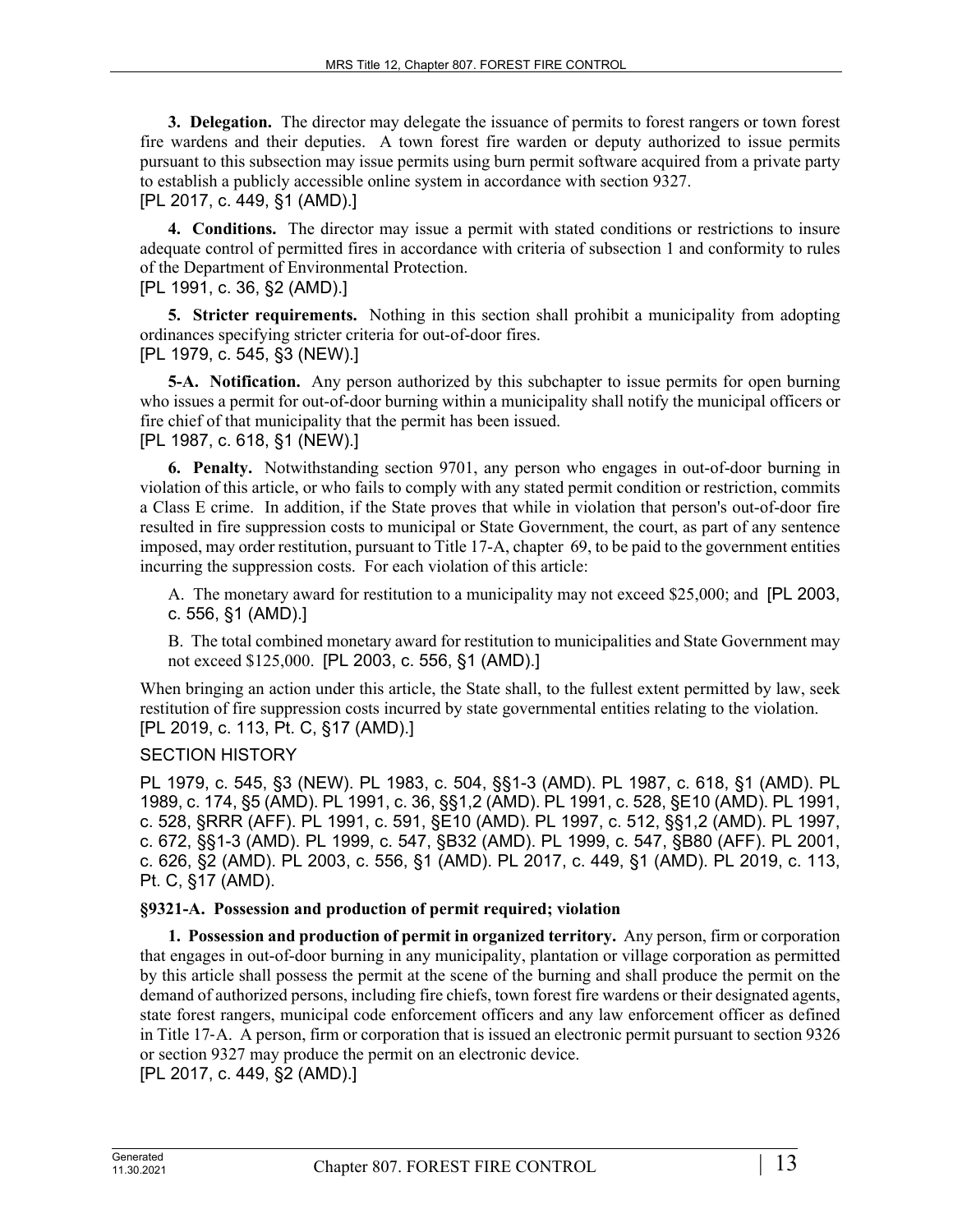**2. Violation.** Any person, firm or corporation which violates this section commits a civil violation for which a forfeiture not to exceed \$100 may be adjudged. [PL 1987, c. 618, §2 (NEW).]

### SECTION HISTORY

PL 1987, c. 618, §2 (NEW). PL 1997, c. 512, §3 (AMD). PL 2017, c. 449, §2 (AMD).

#### **§9322. Permits in the unorganized territory**

**1. Permits.** No person may kindle or use an out-of-door fire in the unorganized territory unless a permit has been obtained from the director. The director may issue a permit on lands of another unless the majority ownerships of the land have withdrawn permission in writing to the director. [PL 1983, c. 556, §13 (AMD).]

**2. Exemptions.** This section does not apply to the use of portable stoves which are fueled by propane gas, gasoline or sterno; to recreational fires kindled when the ground is covered with snow; or to residential use of outdoor grills and fireplaces for recreational purposes, such as preparing food. [PL 1989, c. 174, §6 (AMD).]

**3. Resident guides.** Upon application, the Director of the Bureau of Forestry may issue a statewide yearly permit for out-of-door fires to resident guides licensed by the Department of Inland Fisheries and Wildlife. The director may restrict the scope of a permit to correspond with the classification of the guide license. Use of the permit is conditional upon the permittee:

A. Possessing a valid guide license; [PL 1993, c. 555, §2 (NEW).]

- B. Complying with any landowner campfire restrictions; [PL 1993, c. 555, §2 (NEW).]
- C. Complying with applicable out-of-door burning laws; and [PL 1993, c. 555, §2 (NEW).]
- D. Complying with out-of-door fire restrictions established by the director for the area in which and the time during which fires are made. [PL 1993, c. 555, §2 (NEW).]

The director shall revoke the permit of any person who violates any condition or restriction established by this subsection. The director is not required to comply with the provisions of Title 4, chapter 5 or Title 5, chapter 375 in revoking a permit under this subsection.

[PL 1999, c. 547, Pt. B, §33 (AMD); PL 1999, c. 547, Pt. B, §80 (AFF); PL 2011, c. 657, Pt. W, §7 (REV); PL 2013, c. 405, Pt. A, §23 (REV).]

**4. Saco River Corridor.** For the purpose of issuing permits under this section, the lands within Oxford County within the Saco River Corridor, so designated by Private and Special Law 1973, chapter 150, as amended, shall be subject to the same requirements and procedures as lands within the unorganized territory.

# [PL 1983, c. 556, §14 (AMD).]

## SECTION HISTORY

PL 1979, c. 545, §3 (NEW). PL 1979, c. 663, §71 (AMD). PL 1981, c. 698, §81 (AMD). PL 1983, c. 556, §§13,14 (AMD). PL 1985, c. 108, §6 (AMD). PL 1989, c. 174, §6 (AMD). PL 1993, c. 555, §2 (AMD). PL 1999, c. 547, §B33 (AMD). PL 1999, c. 547, §B80 (AFF). PL 2011, c. 657, Pt. W, §7 (REV). PL 2013, c. 405, Pt. A, §23 (REV).

#### **§9323. Slash and brush permits**

**1. Prohibition.** No person shall kindle or use a fire for clearing land or burning logs, stumps, roots, brush, slash, fields of grass, pasture or blueberry lands without a permit from the director. [PL 1979, c. 545, §3 (NEW).]

**2. Jurisdiction.** The requirement for a permit under this section shall apply statewide. [PL 1979, c. 545, §3 (NEW).]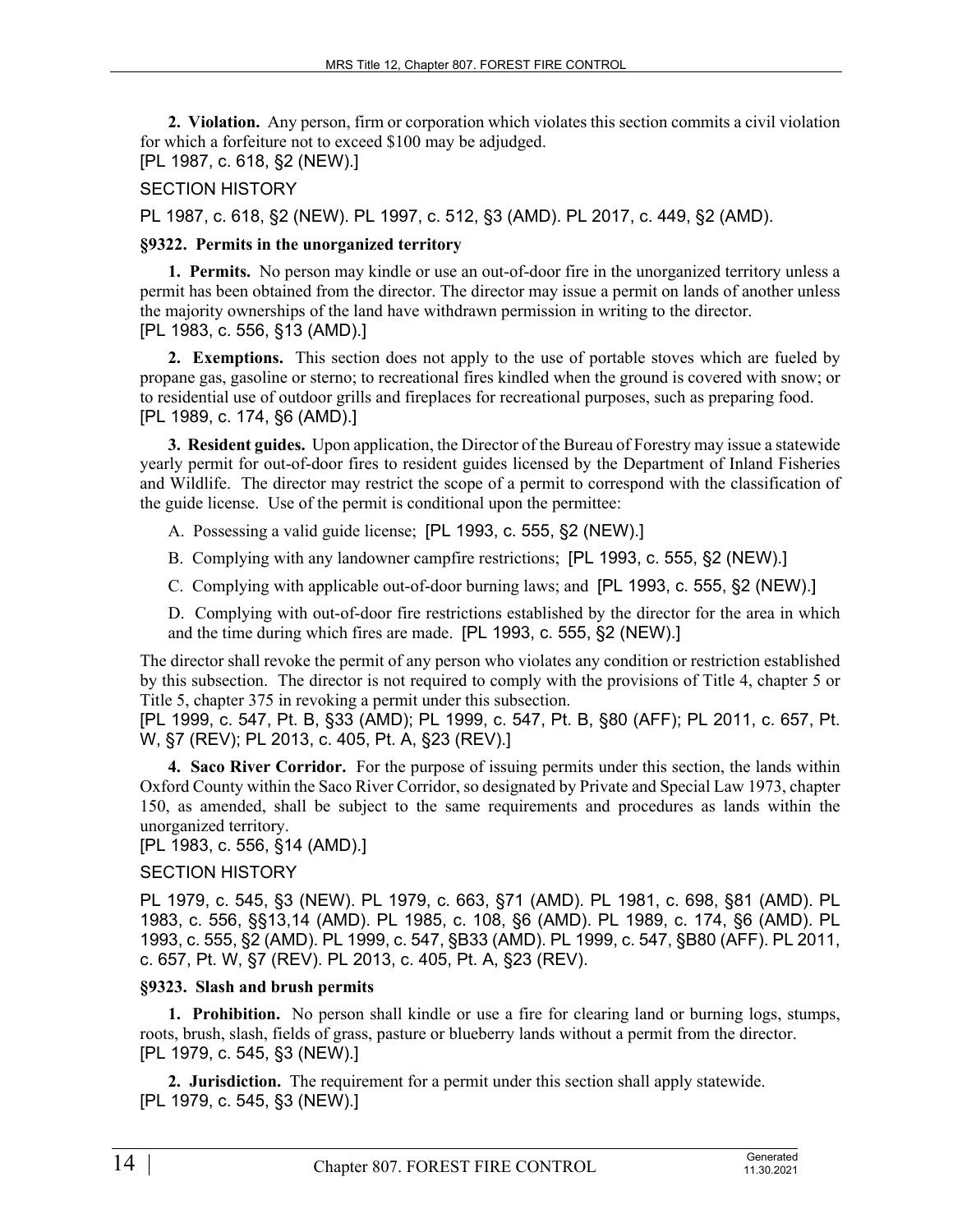SECTION HISTORY

PL 1979, c. 545, §3 (NEW).

#### **§9324. Prohibited acts**

**1. Extinguishment of fire.** Whoever by himself or by his servant, agent or guide or as the servant, agent or guide of any other person shall build a camp, cooking or other fire or use an abandoned camp, cooking or other fire in or adjacent to any woods in this State, shall, before leaving such fire, totally extinguish the same.

[PL 1979, c. 545, §3 (NEW).]

**2. Time and manner of kindling.** Whoever kindles or uses a fire on his own land shall do so at a suitable time and in a careful and prudent manner and is liable in a civil action to any person injured by his failure to comply with this provision.

[PL 1979, c. 545, §3 (NEW).]

**3. Disposal of lighted material.** No person shall dispose of a lighted match, cigarette, cigar, ashes or other flaming or glowing substance or any other substance or thing in such a condition that it is likely to ignite forest, brush, grass or other lands or dispose of any of the aforesaid objects or substances from a moving vehicle.

### [PL 1979, c. 545, §3 (NEW).]

**4.** No person shall kindle or use an out-of-door fire on land of another without permission of the owner, except at public campsites and lunch grounds maintained or authorized by the bureau, state parks and state highway picnic areas. This subsection shall not apply to the use of portable stoves which are fueled by propane gas, gasoline or sterno.

[PL 1979, c. 545, §3 (NEW); PL 2011, c. 657, Pt. W, §7 (REV); PL 2013, c. 405, Pt. A, §23 (REV).]

**5. Permit required.** No person, firm or corporation may burn out of doors without a permit from a town forest fire warden or forest ranger, except as provided in sections 9322, 9324 and 9325. [PL 1991, c. 36, §3 (AMD).]

## **6. Domestic trash.**

[PL 1997, c. 512, §4 (RP).]

**7. Trash.** 

[PL 2001, c. 626, §3 (RP).]

**7-A. Solid waste.** Except as provided in this subsection, the out-of-door burning of plastic, rubber, styrofoam, metals, food wastes, chemicals, treated wood or other solid wastes is prohibited in all areas of the State. For the purposes of this subsection, the term "lumber" means material that is entirely made of wood and is free from metal, plastics, coatings and chemical treatments and the term "wood wastes" means brush, stumps, lumber, bark, wood chips, shavings, slabs, edgings, slash, sawdust and wood from production rejects that are not mixed with other solid or liquid waste. The following materials are exempt from this subsection:

A. Wood wastes; [PL 2001, c. 626, §4 (NEW).]

B. Painted and unpainted wood from construction and demolition debris; [PL 2001, c. 626, §4 (NEW).]

C. Empty containers, including fiberboard boxes and paper bags, previously containing explosives and being disposed of in accordance with the provisions of Title 25, section 2472; and [PL 2001, c. 626, §4 (NEW).]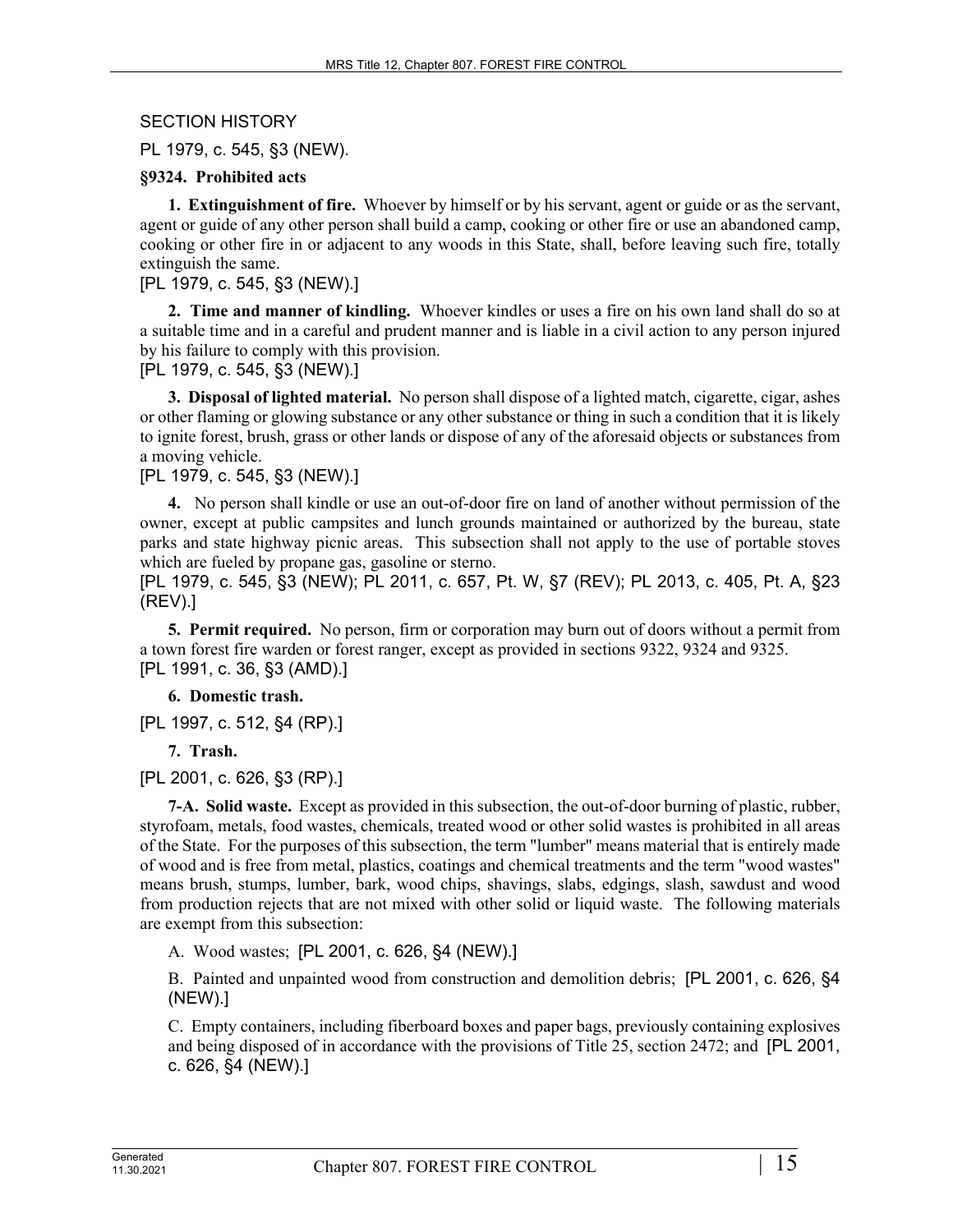D. Explosives being disposed of under the direct supervision and control of the State Fire Marshal. [PL 2001, c. 626, §4 (NEW).]

[PL 2001, c. 626, §4 (NEW).]

#### **8. Construction and demolition debris.**

[PL 2001, c. 626, §5 (RP).]

### SECTION HISTORY

PL 1979, c. 545, §3 (NEW). PL 1983, c. 504, §4 (AMD). PL 1991, c. 36, §3 (AMD). PL 1997, c. 512, §§4,5 (AMD). PL 2001, c. 277, §§1,2 (AMD). PL 2001, c. 626, §§3-5 (AMD). PL 2011, c. 657, Pt. W, §7 (REV). PL 2013, c. 405, Pt. A, §23 (REV).

### **§9325. Open burning**

**1. Permissible open burning with permit.** When not prohibited by statute, rule of any state agency or local ordinance, the types of burning described in this subsection are allowed provided that a permit has been obtained from the town forest fire warden or from the forest ranger having jurisdiction over the location where the fire is to be set. The burning must be conducted according to the terms and conditions of the permit and may not create a nuisance. A permit is required for:

A. Recreational campfires kindled when the ground is not covered by snow; [PL 1991, c. 36, §4 (NEW).]

B. Fires in conjunction with holiday and festive celebrations; [PL 1991, c. 36, §4 (NEW).]

C. Burning of solid or liquid fuels and structures for research or bona fide instruction and training of municipal, volunteer and industrial firefighters when conducted under the direct control and supervision of qualified instructors; [PL 1991, c. 36, §4 (NEW).]

D. Burning for agricultural purposes including, but not limited to, open burning of blueberry fields, potato tops and hayfields and prescribed burning for timberland management; [PL 1991, c. 36, §4 (NEW).]

E. Out-of-door burning of wood wastes as defined in section 9324, subsection 7‑A and painted and unpainted wood from construction and demolition debris in the open or in an incinerator with a primary chamber volume no greater than 133 cubic feet or 1,000 gallons that is not licensed by the Department of Environmental Protection; [PL 2003, c. 245, §1 (AMD).]

F. Open burning of leaves, brush, deadwood and tree cuttings accrued from normal property maintenance by the individual landowner or lessee of the land unless expressly prohibited by municipal ordinance; [PL 2001, c. 626, §7 (AMD).]

G. Burning on site for the disposal of wood wastes and painted and unpainted wood from construction and demolition debris generated from the clearing of any land or by the erection, modification, maintenance, demolition or construction of any highway, railroad, power line, communication line, pipeline, building or development; [PL 2001, c. 626, §7 (AMD).]

H. Burning for hazard reduction purposes such as, but not limited to, the burning of grass fields; [PL 1991, c. 36, §4 (NEW).]

I. Burning for the containment or control of spills of gasoline, kerosene, heating oil or similar petroleum products; [PL 2001, c. 626, §7 (AMD).]

J. The burning of wood wastes and painted and unpainted wood from construction and demolition debris at solid waste facilities; and [PL 2001, c. 626, §7 (AMD).]

K. The burning of empty containers, including fiberboard boxes and paper bags, previously containing explosives and being disposed of in accordance with the provisions of Title 25, section 2472. [PL 2001, c. 626, §8 (NEW).]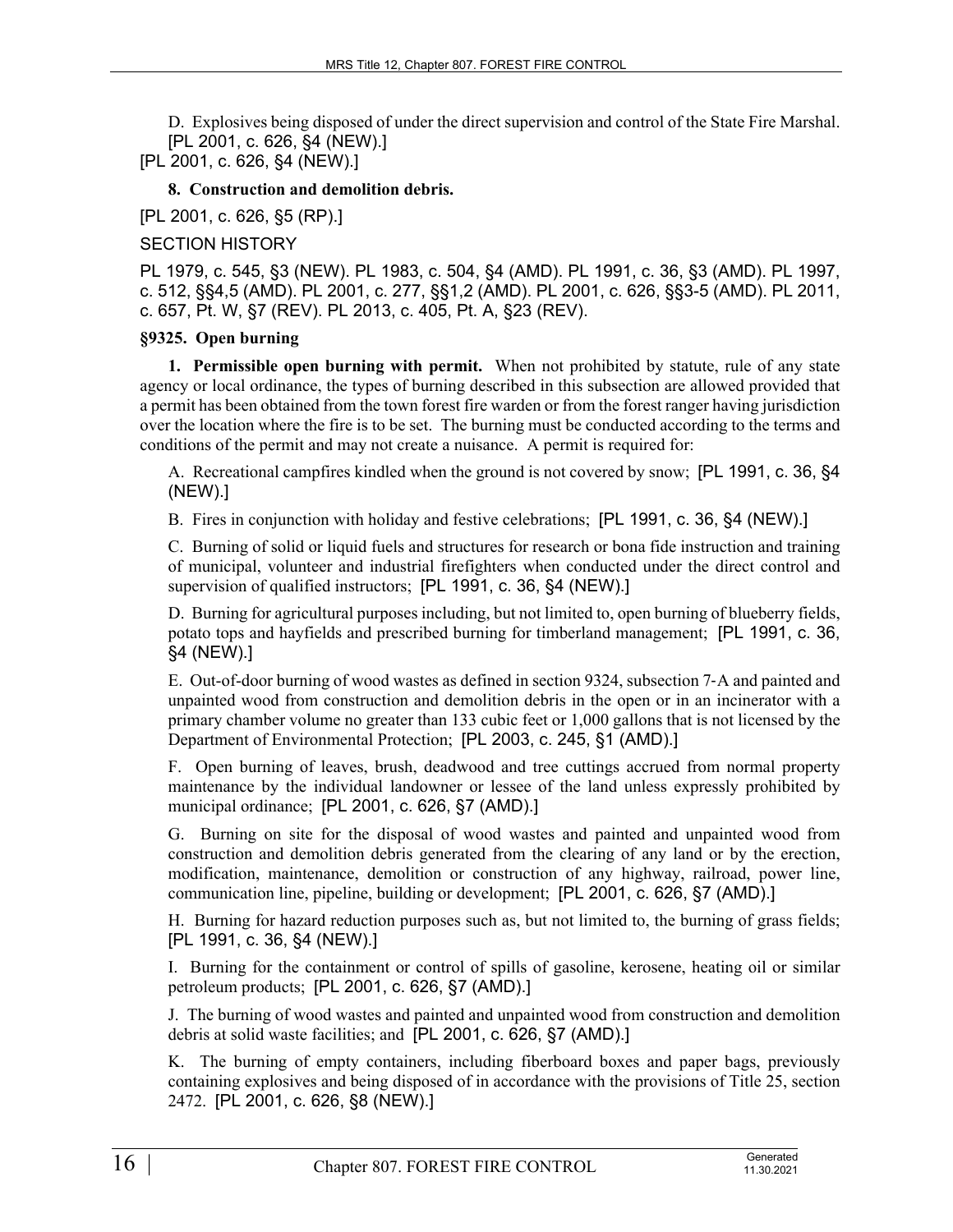[PL 2003, c. 245, §1 (AMD).]

**2. Permissible open burning without permit.** When not prohibited by state rule, local ordinance or water utility regulation, the following types of burning are permissible without a permit if no nuisance is created:

A. Recreational campfires kindled when the ground is covered by snow or on frozen bodies of water; [PL 1991, c. 36, §4 (NEW).]

B. Residential use of outdoor grills and fireplaces for recreational purposes such as preparing food; and [PL 1991, c. 36, §4 (NEW).]

C. Use of outdoor grills and fireplaces for recreational purposes such as preparing food at commercial campgrounds in organized towns as long as the commercial campgrounds are licensed by the health engineering division of the Department of Human Services. [PL 1991, c. 36, §4 (NEW).]

[PL 1991, c. 36, §4 (NEW).]

### SECTION HISTORY

PL 1991, c. 36, §4 (NEW). PL 1997, c. 512, §6 (AMD). PL 2001, c. 626, §§6-8 (AMD). PL 2003, c. 245, §1 (AMD).

#### **§9326. Electronic issuance of permits**

The Director of the Bureau of Forestry shall develop or cause to be developed a system to electronically issue permits for burning in all areas of the State using a publicly accessible site on the Internet. [PL 2013, c. 35, §1 (AMD); PL 2013, c. 405, Pt. A, §23 (REV).]

The system developed under this section for electronically issuing permits must provide a fire warden with the ability to change the criteria for issuing a permit in a municipality except for times when the director imposes more restrictive criteria or a ban on the issuance of permits. [PL 2005, c. 12, Pt. U, §2 (NEW).]

A person may apply for a permit to burn using the Internet or as otherwise provided in this article. When a person applies for and is issued a permit electronically pursuant to this section, a fee may not be charged. [PL 2021, c. 414, §1 (AMD).]

## SECTION HISTORY

PL 2005, c. 12, §U2 (NEW). PL 2011, c. 657, Pt. W, §7 (REV). PL 2013, c. 35, §1 (AMD). PL 2013, c. 405, Pt. A, §23 (REV). PL 2017, c. 449, §3 (AMD). PL 2021, c. 414, §1 (AMD).

#### **§9327. Private party burn permit software**

The Director of the Bureau of Forestry shall allow a municipality to use burn permit software acquired from a private party to establish a publicly accessible online system to issue a permit to burn pursuant to section 9325 if the issuance of a permit to burn using the private party burn permit software is in accordance with the criteria in section 9321. [PL 2017, c. 449, §4 (NEW).]

**1. Approval.** The Director of the Bureau of Forestry shall approve private party burn permit software within 10 business days after a vendor or owner of a private party burn permit software system submits a request for review of the software to the director if the software submitted meets the requirements of this section and there are fewer than 2 private party burn permit software programs approved and in use pursuant to this section.

[PL 2017, c. 449, §4 (NEW).]

**2. Limit on private party burn permit software.** No more than 2 private party burn permit software programs may be approved and in operation in the State. [PL 2017, c. 449, §4 (NEW).]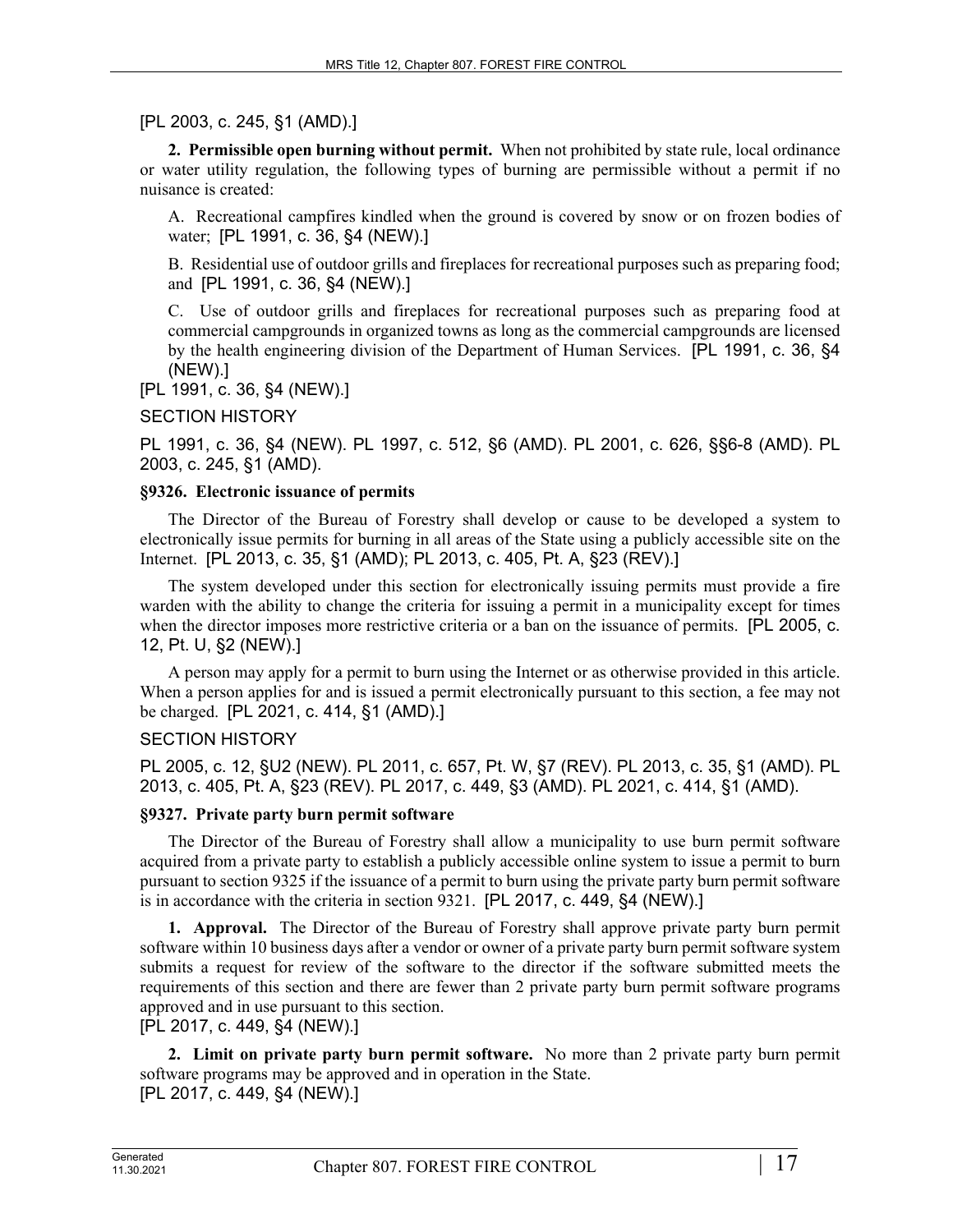**3. Notification.** If the Director of the Bureau of Forestry does not approve the private party burn permit software that has been submitted for review under subsection 1, the director shall notify the vendor or owner of the private party burn permit software in writing of the reasons why the software has not been approved.

[PL 2017, c. 449, §4 (NEW).]

**4. Appeal.** A denial of approval of a private party burn permit software system is a final agency action that may be appealed in accordance with Title 5, chapter 375, subchapter 7. [PL 2017, c. 449, §4 (NEW).]

**5. Fee.** If a person uses private party burn permit software to apply for a permit to burn, that person may not be charged a fee for the permit. [PL 2017, c. 449, §4 (NEW).]

**6. Private party burn permit software charge.** A vendor or owner of a private party burn permit software system may charge a municipality for use of private party burn permit software approved under subsection 1.

[PL 2021, c. 414, §2 (AMD).]

**7. Application for burn permit not using private party burn permit software.** A person may not be required to apply for a permit to burn using private party burn permit software, but may apply as otherwise provided in this article.

[PL 2017, c. 449, §4 (NEW).]

**8. Rules.** The Director of the Bureau of Forestry may adopt rules relating to private party burn permit software requirements. Rules adopted pursuant to this subsection are major substantive rules as defined in Title 5, chapter 375, subchapter 2‑A.

[PL 2017, c. 449, §4 (NEW).]

SECTION HISTORY

PL 2017, c. 449, §4 (NEW). PL 2021, c. 414, §2 (AMD).

#### **ARTICLE 3**

#### **DISPOSAL OF SLASH**

#### **§9331. Slash defined**

For the purposes of this Part "slash" is defined as branches, bark, tops, chunks, cull logs, uprooted stumps and broken or uprooted trees and shrubs left on the ground as a result of logging, right-of-way construction or maintenance and land clearance. [PL 1979, c. 545, §3 (NEW).]

### SECTION HISTORY

PL 1979, c. 545, §3 (NEW).

#### **§9332. Disposal along highways**

A stumpage owner, operator, landowner or agent who cuts or causes or permits to be cut any forest growth on lands that are within or border the right-of-way of a public highway within the State shall dispose of the slash that is within the right-of-way or within 50 feet of the nearer side of the shoulder of the right-of-way as provided in this section. [PL 1999, c. 332, §1 (RPR).]

**1. Slash may not remain.** Except as provided in this section, slash may not remain on the ground within the right-of-way or within 50 feet of the nearer side of the shoulder of the right-of-way. [PL 1999, c. 332, §1 (NEW).]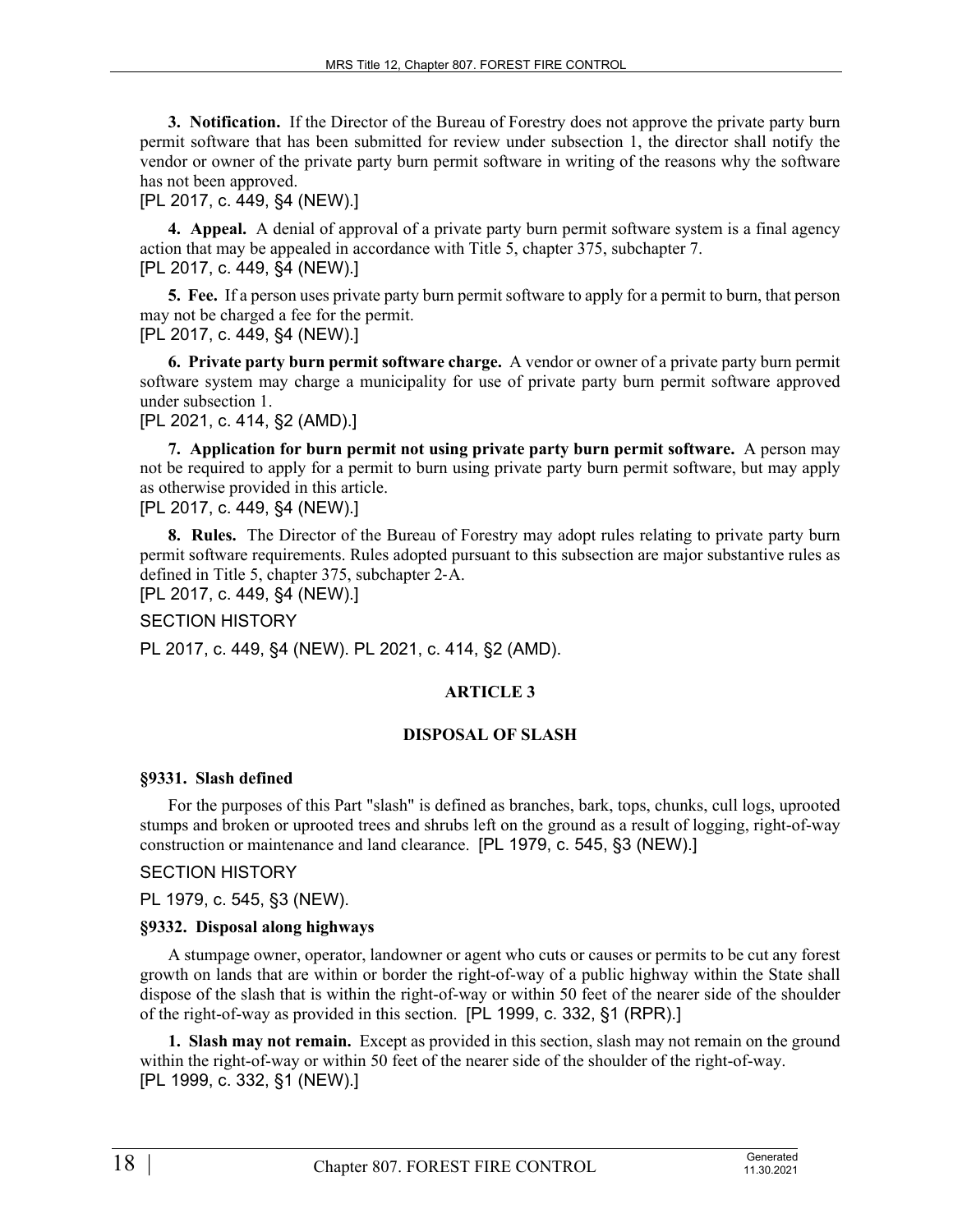**2. Slash with diameter of 3 inches or less.** Slash with a diameter of 3 inches or less must be hauled away, burned or chipped.

[PL 1999, c. 332, §1 (NEW).]

**3. Slash more than 3 inches in diameter.** Slash that is more than 3 inches in diameter must be removed or limbed and placed on the ground surface so that the pieces are separated and not piled one piece over another. Usable timber products generated from right-of-way maintenance may be piled within the right-of-way but must be removed within 30 days.

[PL 1999, c. 332, §1 (NEW).]

## SECTION HISTORY

PL 1979, c. 545, §3 (NEW). PL 1999, c. 332, §1 (RPR).

# **§9333. Disposal along railroads and utility lines**

**1. Stumpage owner.** A stumpage owner, operator, landowner or agent who cuts or causes or permits to be cut any forest growth on lands that are within or border the right-of-way of a railroad, a pipeline or an electric power, telegraph, telephone or cable line may not place slash or allow it to remain on the ground within the right-of-way or within 25 feet of the nearer side of the right-of-way. [PL 1999, c. 332, §1 (NEW).]

**2. Construction.** Slash accumulated by the construction and maintenance of a railroad, a highway, a pipeline or an electric power, telegraph, telephone or cable line may not be left on the ground but must be hauled away, burned or chipped. Slash may not be left or placed within the right-of-way or within 25 feet of the nearer side of the right-of-way. If a burning permit is denied or revoked under this chapter, the director may allow logs that are too large to be chipped to remain in the right-of-way until the director determines that their removal is economically feasible.

[PL 1999, c. 332, §1 (NEW).]

**3. Utility line maintenance.** Slash accumulated by the periodic maintenance of a pipeline or an electric power, telegraph, telephone or cable line may be disposed of in the following manner.

A. Slash with a diameter of 3 inches or less may be left in piles on the ground within the maintained portion of the right-of-way. A pile may not be higher than 18 inches from the ground or longer than 50 feet and must be separated from other piles by a minimum of 25 feet in every direction. A buffer strip with a minimum width of 10% of the total width of the maintained right-of-way must be kept totally free of slash with a diameter of 3 inches or less. [PL 1999, c. 332, §1 (NEW).]

B. Slash with a diameter of more than 3 inches must be removed, chipped or limbed and placed on the ground surface. The pieces must be separated and may not be piled one piece over another. Slash of this size may be left within the maintained buffer strips. [PL 1999, c. 332, §1 (NEW).]

C. If a utility line right-of-way is adjacent to a road, slash that is 3 inches or less in diameter must be removed, burned or chipped. Slash with a diameter of more than 3 inches may be left on the ground within the right-of-way and must be limbed and separated and may not be piled one piece over another. Usable timber products generated from the maintenance of a utility right-of-way may be piled within the right-of-way but must be removed within 30 days. [PL 1999, c. 332, §1 (NEW).]

[PL 1999, c. 332, §1 (NEW).]

## SECTION HISTORY

PL 1979, c. 545, §3 (NEW). PL 1999, c. 332, §1 (RPR).

#### **§9334. Along land bordering on another**

Whoever, as stumpage owner, operator, landowner or agent, cuts, causes or permits to be cut any forest growth on land which borders land of another outside the limits of the unorganized territory or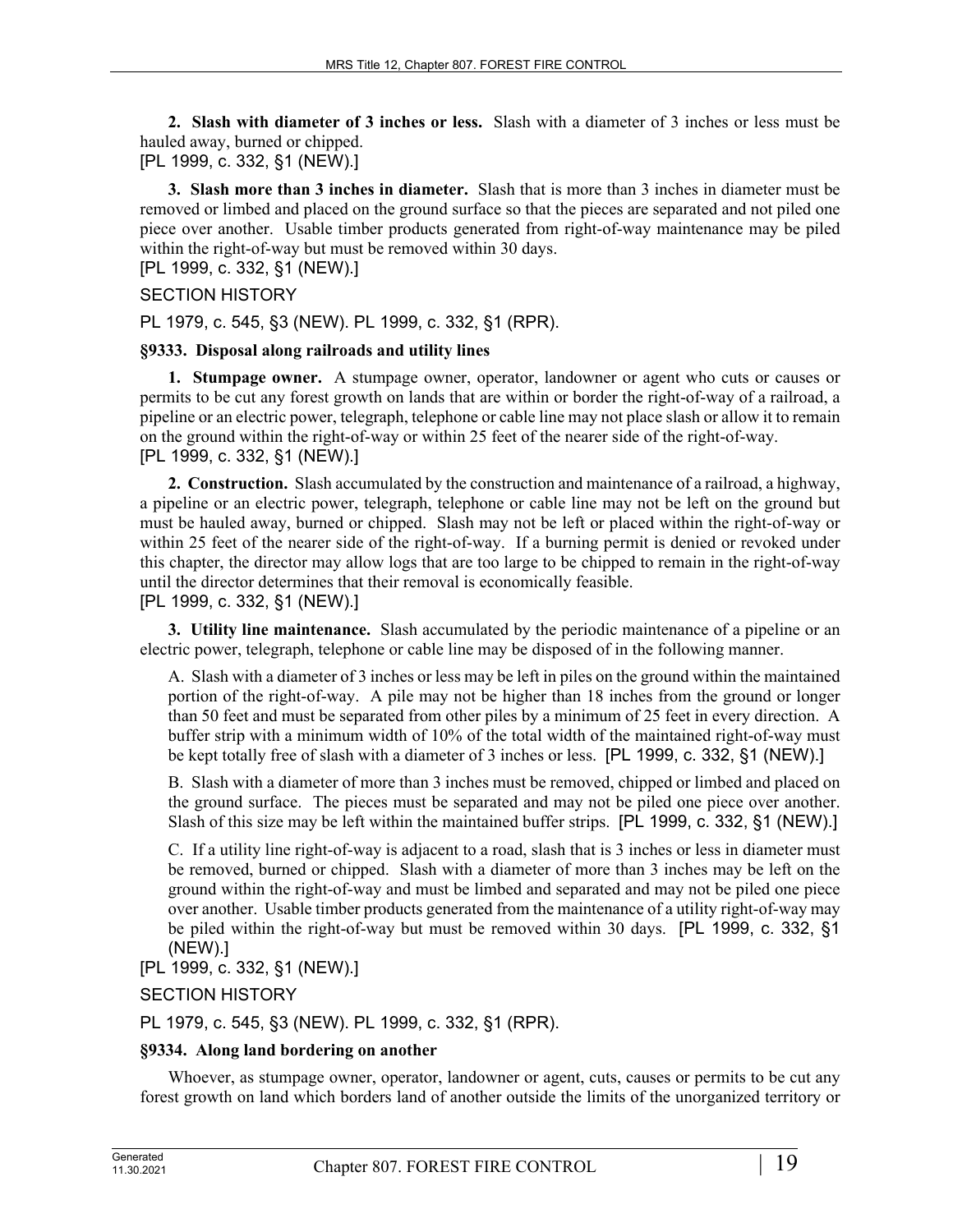within the unorganized territory which borders property outside shall dispose of the slash in the manner described: All slash resulting from such cutting of forest growth shall not remain on the ground within 25 feet of the property line, provided that the director on his own initiative or upon written complaint of another declares that the situation constitutes a fire hazard. [PL 1983, c. 556, §15 (AMD).]

## SECTION HISTORY

PL 1979, c. 545, §3 (NEW). PL 1983, c. 556, §15 (AMD).

#### **§9335. -- by dwelling houses**

The director, by written notice to any stumpage owner, operator, landowner or agent cutting forest growth, may require the removal of slash within 100 feet of buildings and trailers currently used for human occupancy when, in his judgment, such slash constitutes an unusual hazard endangering other property through the setting or spreading of forest fires. [PL 1979, c. 545, §3 (NEW).]

### SECTION HISTORY

PL 1979, c. 545, §3 (NEW).

#### **§9336. Manner of**

All slash resulting from cutting of forest growth shall be removed the required distances under this Article and scattered or chipped and not piled in windrows within 30 days after cutting or within 30 days of notification to remove by the director, as provided. [PL 1979, c. 545, §3 (NEW).]

### SECTION HISTORY

PL 1979, c. 545, §3 (NEW).

#### **§9337. Primary processors**

All primary processors of wood products, including, but not limited to, sawmills, except a person processing for his own domestic use, and owners of lands on which such processing plants are located shall keep any slash resulting from cutting forest growth removed for a distance of 50 feet in all directions from the mill, sawdust pile and any open incinerator. Live trees need not be removed from the 50-foot cleared area but coniferous trees shall be pruned to a height of 10 feet above the ground and dead snags shall be removed. The sawdust pile shall be clear of all trees, free of slabs and edgings and located not less than 25 feet from any open incinerator and mill. All such processors and owners shall observe the slash provisions of this Article when on, or after change of, location. [PL 1979, c. 545, §3 (NEW).]

SECTION HISTORY

PL 1979, c. 545, §3 (NEW).

#### **§9338. Prohibition**

Failure to comply with the slash disposal requirements of this Article shall subject the person responsible to a penalty as set forth in section 9701. [PL 1979, c. 545, §3 (NEW).]

## SECTION HISTORY

PL 1979, c. 545, §3 (NEW).

#### **ARTICLE 4**

#### **PUBLIC CAMPSITES**

**§9341. Establishment (REPEALED)**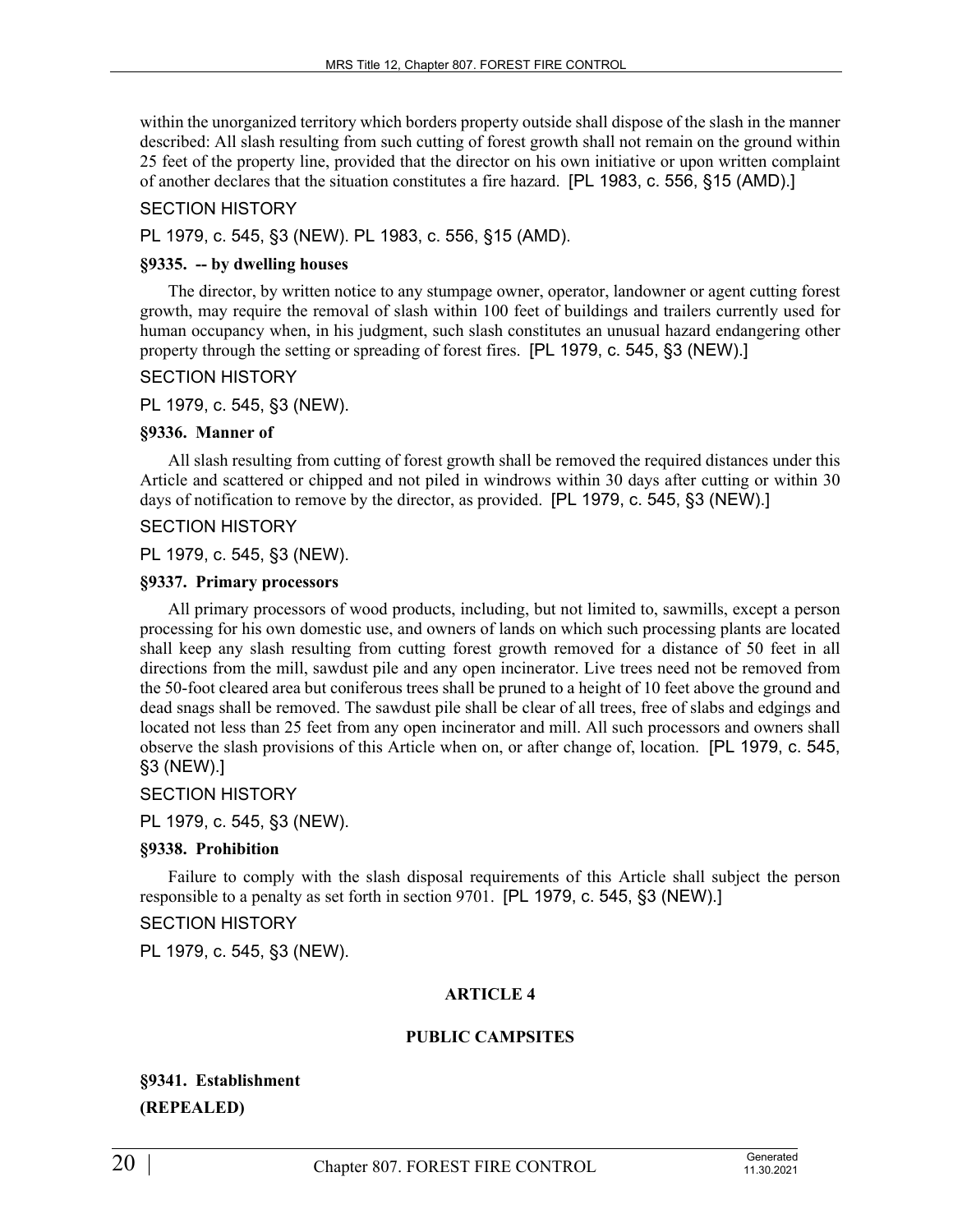# SECTION HISTORY

PL 1979, c. 545, §3 (NEW). PL 1985, c. 696, §1 (RPR). PL 1997, c. 678, §16 (RP).

#### **§9342. Seasonal use only**

No person may place any trailer, camper, shelter or tent from May 1st to November 30th at any public campsite maintained or authorized pursuant to section 1825, subsection 4 and keep that trailer, camper, shelter or tent so located, vacant or occupied, for more than 14 days in any 30-day period. Persons already having placed a trailer, camper, shelter or tent at such a campsite for more than 14 days shall remove any such item and leave at the request of the commissioner, the commissioner's designee or any fish and wildlife warden. [PL 1997, c. 678, §17 (AMD).]

### SECTION HISTORY

PL 1979, c. 545, §3 (NEW). PL 1985, c. 696, §2 (AMD). PL 1997, c. 678, §17 (AMD).

### **SUBCHAPTER 5**

#### **RAILROADS**

#### **§9401. Patrol along tracks**

Whenever in the judgment of the director the woodlands along the railroads traversing the forest lands of the State are in a dry and dangerous condition, he shall maintain a competent and efficient fire patrol along the right-of-way or lands of such railroads if, in his judgment, a satisfactory railroad fire patrol is not being provided. [PL 1979, c. 545, §3 (NEW).]

#### SECTION HISTORY

PL 1979, c. 545, §3 (NEW).

#### **§9402. Report of fires**

All fires starting upon the right-of-way of any railroad or lands adjacent thereto shall be immediately reported to the forest ranger or town forest fire warden by any railroad employee stating the location and origin of such fire and, if the fire was started by a locomotive, the number thereof. [PL 1979, c. 545, §3 (NEW).]

#### SECTION HISTORY

PL 1979, c. 545, §3 (NEW).

#### **§9403. Expense of fire patrol paid by railroad**

The director shall keep, or cause to be kept, an account of the cost of maintenance by the State of such fire patrol along the line of such railroad, including therein the wages and expenses of the employees engaged in maintaining such fire patrol, and the total cost thereof shall be paid to the director by the railroad company along whose land or right-of-way such patrol is maintained. All such funds received by the director shall be credited to the General Fund. [PL 1979, c. 545, §3 (NEW).]

#### SECTION HISTORY

PL 1979, c. 545, §3 (NEW).

#### **§9404. Liability of railroad not affected**

Nothing in sections 9401 to 9403 shall be construed as releasing any railroad company from any damage caused by fires set by their locomotives or employees. [PL 1979, c. 545, §3 (NEW).]

## SECTION HISTORY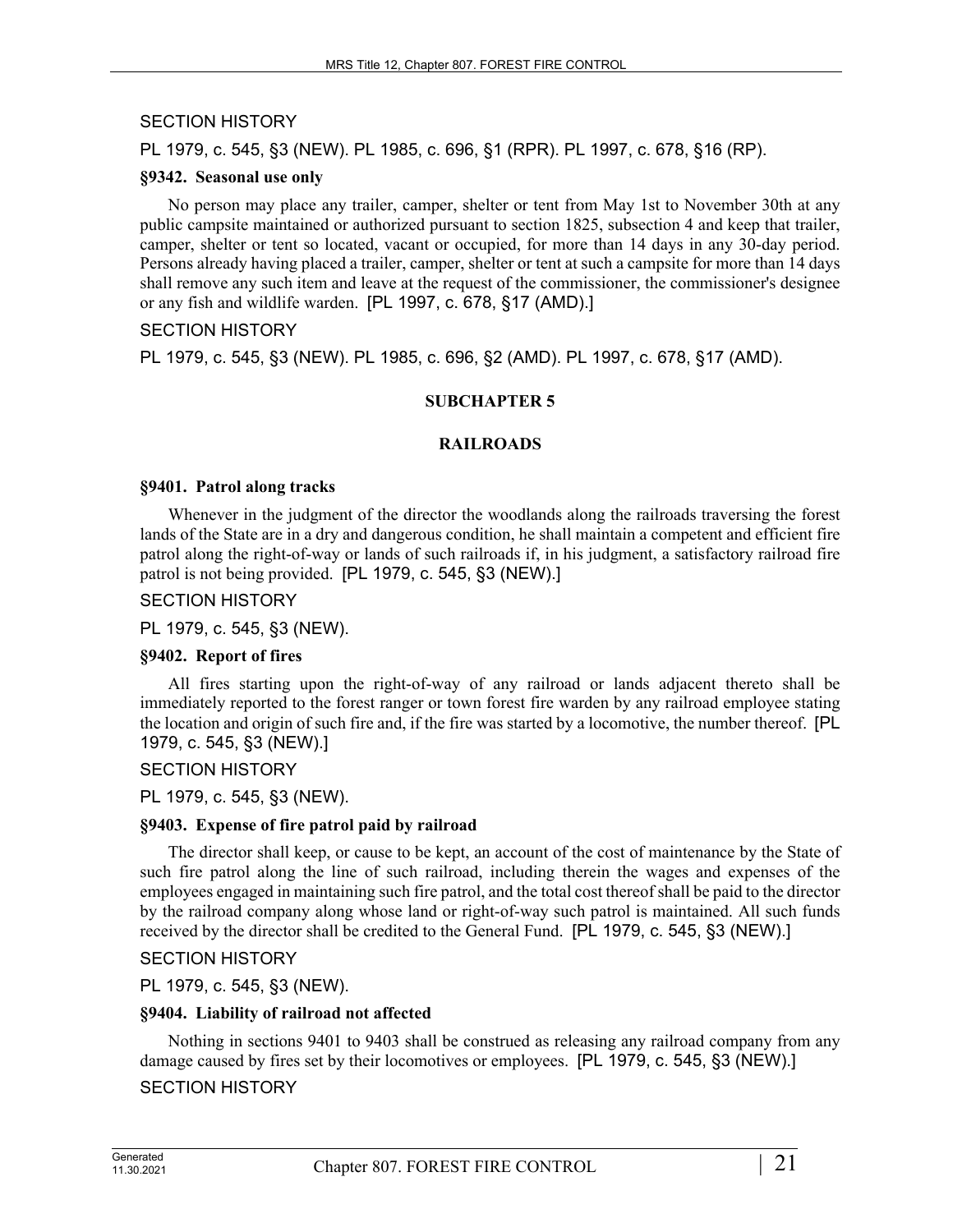PL 1979, c. 545, §3 (NEW).

### **§9405. Removal of inflammable material**

### **(REPEALED)**

SECTION HISTORY

PL 1979, c. 545, §3 (NEW). PL 1987, c. 464, §1 (AMD). PL 1993, c. 271, §1 (RP). PL 1993, c. 271, §4 (AFF).

#### **§9405-A. Railroad right-of-way; director may order flammable materials removed**

A person, firm or corporation operating a railroad on or through forest, brush, grass-covered land or areas of high-value property shall maintain its right-of-way according to the minimum standards established in this section by destroying, removing, or modifying so as not to be flammable any vegetation or other flammable material as defined in this section. The director or an authorized agent is the final authority as to whether material is considered a flammable material and whether a condition is considered a fire hazard. [PL 1993, c. 271, §2 (NEW); PL 1993, c. 271, §4 (AFF).]

**1. Definitions.** As used in this section, unless the context otherwise indicates, the following terms have the following meanings.

A. "Authorized agent" means any forest ranger of the State. [PL 1993, c. 271, §2 (NEW); PL 1993, c. 271, §4 (AFF).]

B. "Authorized railroad representative" means a person designated by a railroad to accept a legal summons and other documents. [PL 1993, c. 271, §2 (NEW); PL 1993, c. 271, §4 (AFF).]

C. "Distance" means horizontal distance and not slope distance. [PL 1993, c. 271, §2 (NEW); PL 1993, c. 271, §4 (AFF).]

D. "Fire hazard" means a condition resulting from a combination of the factors of ease of ignition, heat yield, and rate of fire spread as influenced by particular vegetation and other flammable materials, weather and slope. [PL 1993, c. 271, §2 (NEW); PL 1993, c. 271, §4 (AFF).]

E. "Fire-start area" means an area that has experienced one or more railroad-caused fires in the previous 5 calendar years. [PL 1993, c. 271, §2 (NEW); PL 1993, c. 271, §4 (AFF).]

F. "Flammable material" includes, but is not limited to, grass, weeds, brush, logs, waste railroad ties, refuse material, debris, dead and desiccated vegetation, and all materials that burn easily. "Flammable material" does not include:

(1) Wooden poles or towers and cross arms supporting switching circuits or other electrical power or communication conductors;

(2) Wooden components of trestles, tunnels and other structures; or

(3) Material that an authorized agent has evaluated and determines not flammable. [PL 1993, c. 271, §2 (NEW); PL 1993, c. 271, §4 (AFF).]

G. "Forest, brush and grass-covered land" means land covered wholly or in part by timber, trees, brush, shrubs, grass, including grain and hay, and other natural vegetation. Cultivated agricultural land planted to crops other than grain or hay is not included. [RR 1993, c. 1, §37 (COR).]

H. "Operator" means the person or entity responsible for maintenance of the railroad right-of-way. [PL 1993, c. 271, §2 (NEW); PL 1993, c. 271, §4 (AFF).]

I. "Railroad-caused fire" means a preventable fire resulting from operations upon a railroad rightof-way. It does not mean unpreventable fires such as those caused by wrecks, bombs or natural causes such as lightning or controlled burning for the purpose of destroying flammable materials. [RR 1993, c. 1, §37 (COR).]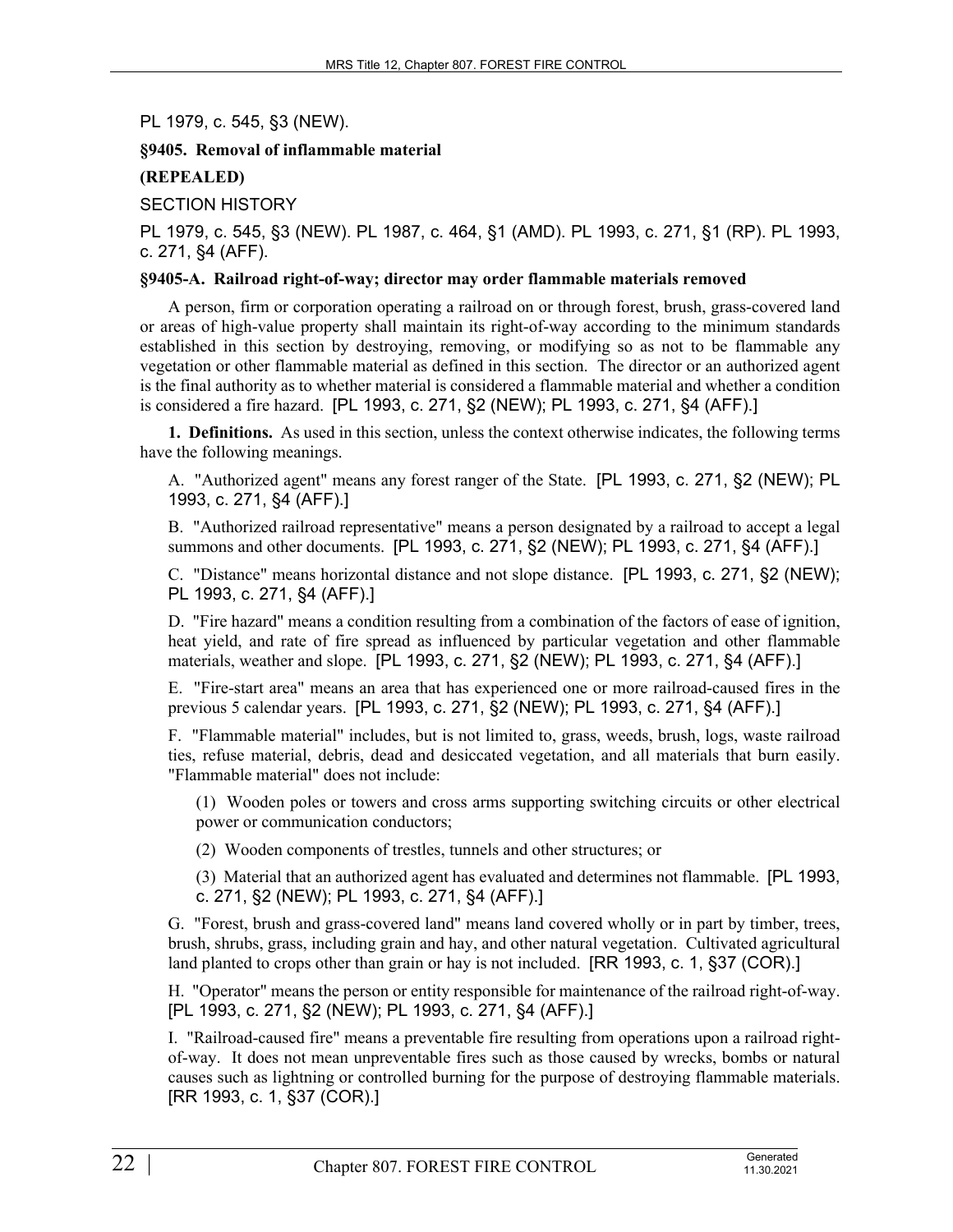J. "Right-of-way" means the strip of land, outside of yard limits, owned or controlled by the person or entity operating a railroad for a distance not exceeding 100 feet or to the property boundary measured at right angles to the axis of the rail at any given location. The distance must be measured from the outermost rail on both sides of the mainline or mainlines, on sidings, and also includes intervening strips between sidings and mainlines. [PL 1993, c. 271, §2 (NEW); PL 1993, c. 271, §4 (AFF).]

K. "Towpath" means a narrow strip of right-of-way adjacent to each side of ballast that is commonly referred to as the walkway and is normally kept clear for personnel safety and is not less than 6 feet from outside rail to outer edge. [PL 1993, c. 271, §2 (NEW); PL 1993, c. 271, §4 (AFF).]

L. "High-value property" means homes, structures, fuel tanks, cut forest products, equipment and other improvements that are near the right-of-way and at risk should a fire start on the right-of-way. [PL 1993, c. 271, §2 (NEW); PL 1993, c. 271, §4 (AFF).]

[RR 1993, c. 1, §37 (COR).]

**2. Minimum standards.** A railroad right-of-way must be maintained and kept in compliance with the following minimum fire hazard reduction standards.

A. The area within 7 feet of outside of rail, including ballast and towpath, must be kept clear of flammable material that by its physical arrangement or its accumulation is likely to contribute to the propagation of railroad-caused fires. [PL 1993, c. 271, §2 (NEW); PL 1993, c. 271, §4 (AFF).]

B. For a fire-start area, the area within 25 feet of outside of rail, including ballast and towpath, must be kept clear of flammable material that by its physical arrangement or its accumulation is likely to contribute to the propagation of railroad-caused fires. A linear distance of 1/4 mile on either side of an identified fire-start area must be maintained along both sides of the railroad track as specified in this paragraph. [PL 1993, c. 271, §2 (NEW); PL 1993, c. 271, §4 (AFF).]

C. Where a right-of-way passes through an area of high-value property and the right-of-way contains sufficient flammable material so that a fire starting on the right-of-way could travel to and threaten the high-value property, the minimum 7-foot standard is extended to 25 feet. [PL 1993, c. 271, §2 (NEW); PL 1993, c. 271, §4 (AFF).]

[PL 1993, c. 271, §2 (NEW); PL 1993, c. 271, §4 (AFF).]

**3. Communications.** The bureau shall inform annually a railroad company operating within the State of the 5-year fire-start areas and the areas that are high-value property along its right-of-way. In addition, the bureau shall notify a railroad company of new forest fire occurrences and changes in highvalue property as they are observed.

A railroad company shall notify the bureau of the name and mailing address of its authorized railroad representative on the effective date of this section and thereafter whenever the name or mailing address changes.

[RR 1993, c. 1, §38 (COR); PL 2011, c. 657, Pt. W, §7 (REV); PL 2013, c. 405, Pt. A, §23 (REV).]

**4. Failure to maintain.** Failure to maintain a railroad right-of-way as provided in this section constitutes a violation. For the purposes of this section, every day from January 1st of the calendar year in which the violation occurred and continuing until full compliance is achieved is a separate offense.

[PL 1993, c. 271, §2 (NEW); PL 1993, c. 271, §4 (AFF).]

**5. Legal service.** Legal service of a summons under this section occurs when a legal summons is delivered in person or by certified mail, return receipt requested, to the railroad company's authorized representative.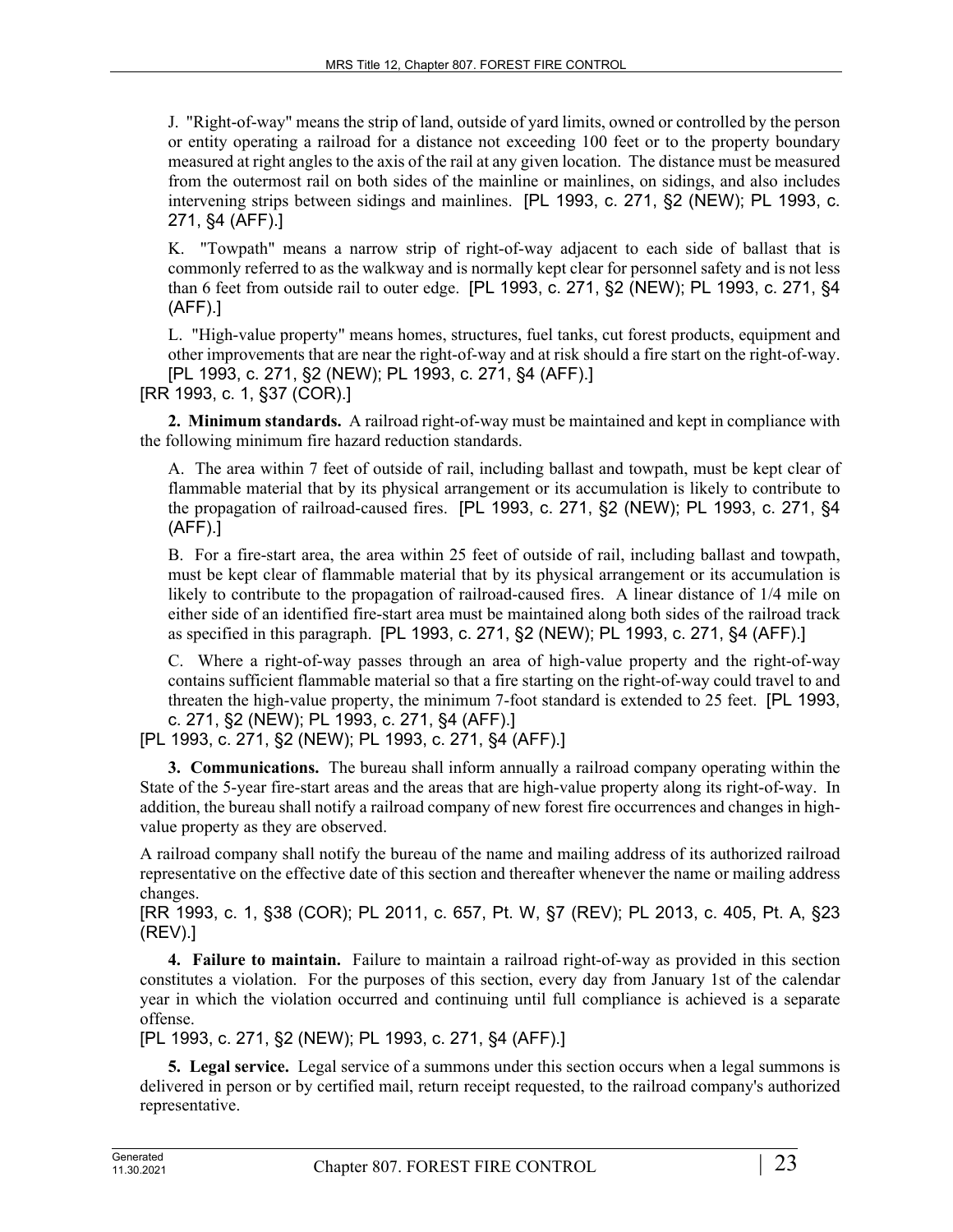[PL 1993, c. 271, §2 (NEW); PL 1993, c. 271, §4 (AFF).]

### SECTION HISTORY

RR 1993, c. 1, §§37,38 (COR). PL 1993, c. 271, §2 (NEW). PL 1993, c. 271, §4 (AFF). PL 2011, c. 657, Pt. W, §7 (REV). PL 2013, c. 405, Pt. A, §23 (REV).

#### **§9406. Devices to prevent fires**

Every railroad operating locomotives powered by diesel or other type fuel shall equip the same with devices designed to prevent the escape of live coals, sparks or carbon deposits which may cause fires. Employees shall exercise due care to keep such devices in effective operating condition. Every such railroad shall make and enforce regulations concerning the use of open-flame type signals or flares in such manner as to prevent the spread of fire upon the right-of-way or to adjacent land. No person shall throw or drop burning matches, burning cigars, burning cigarettes or parts thereof from any railroad equipment. [PL 1979, c. 545, §3 (NEW).]

### SECTION HISTORY

PL 1979, c. 545, §3 (NEW).

### **SUBCHAPTER 6**

### **FIRE PREVENTION PRACTICES**

#### **§9601. Spark arrester**

**1. Illegal operation.** A person is guilty of illegal operation of power-driven equipment if that person knowingly:

A. Operates power-driven equipment in, through or within 1,000 feet of forest lands without an approved spark arrester; [PL 1989, c. 174, §7 (NEW).]

B. Requires the operation of power-driven equipment in, through or within 1,000 feet of forest lands without an approved spark arrester; or [PL 1989, c. 174, §7 (NEW).]

C. Permits the operation of power-driven equipment owned by that person in, through or within 1,000 feet of forest lands without an approved spark arrester. [PL 1989, c. 174, §7 (NEW).]

For the purposes of this section, "power-driven equipment" means vehicles, tools or other equipment with an internal combustion engine, but does not include boat motors.

Notwithstanding section 9701, any person who violates this subsection commits a Class E crime. In addition, if the State proves that while in violation of this section fires resulting from that person's power-driven equipment resulted in fire suppression costs to municipal or State Government, the court, as part of any sentence imposed, may, pursuant to Title 17-A, chapter 69, order restitution to be paid to the government entities incurring the suppression costs in an amount not to exceed the limitations established in section 9321.

[PL 2019, c. 113, Pt. C, §18 (AMD).]

**2. Approved spark arresters.** Spark arresters shall be approved by the director if judged effective to prevent the escape of sparks, carbon deposits or other substances likely to cause fires. The director may permit the use of spark arresters certified by the United States Forest Service, Department of Agriculture.

[PL 1989, c. 174, §7 (NEW).] SECTION HISTORY